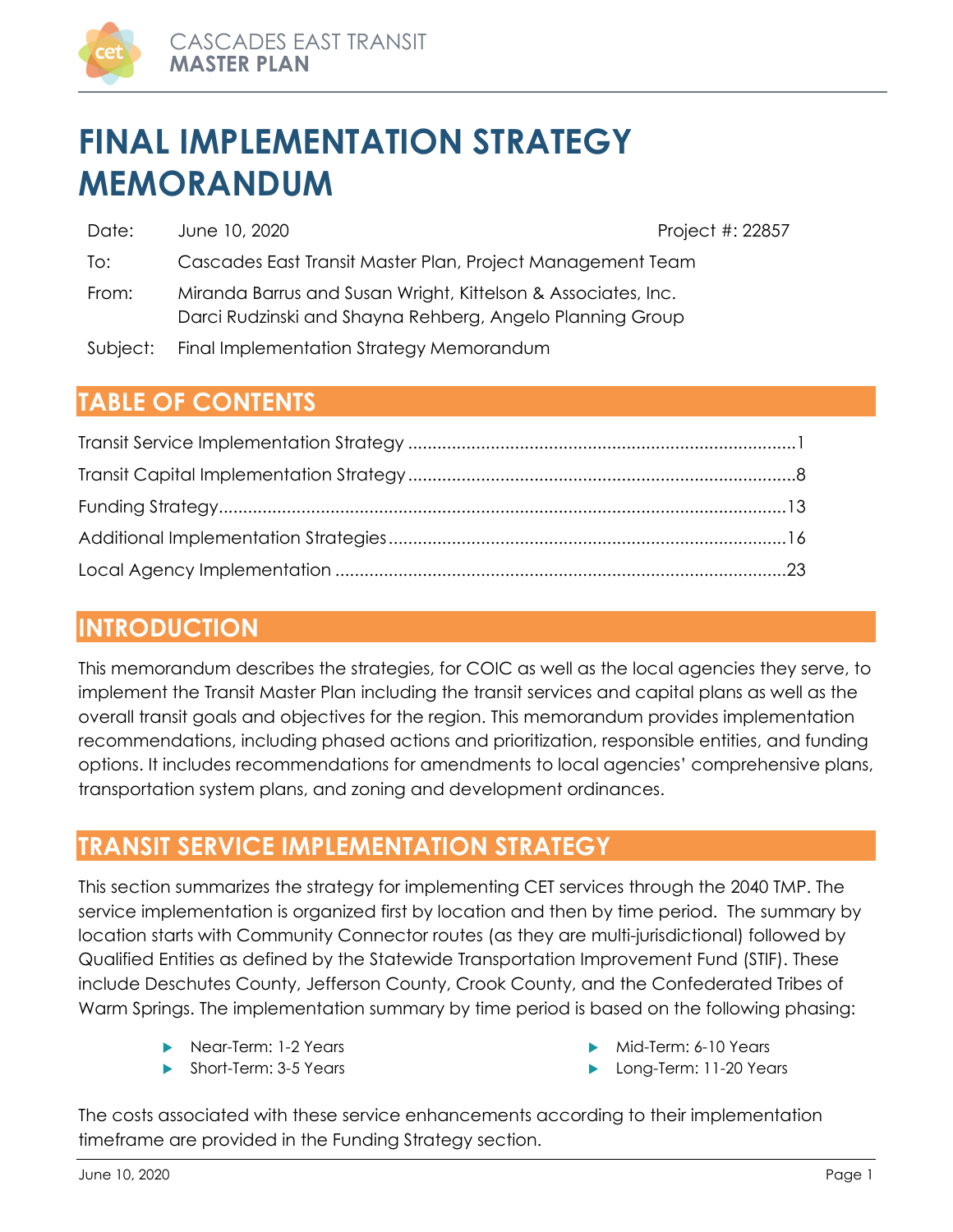# **COMMUNITY CONNECTOR**

This section summarizes the service implementation strategy for Community Connector routes through the 2040 TMP. Table 1 details service enhancements for both existing and new routes.

|  |  |  |  |  | <b>Table 1: Community Connector Service Implementation</b> |
|--|--|--|--|--|------------------------------------------------------------|
|--|--|--|--|--|------------------------------------------------------------|

| <b>Plan Phase</b>                                                          | <b>Existing/Near-Term</b>                                                                                                                                                                            | <b>Short-Term</b>                                                                                                  | <b>Mid-Term</b>                                                                                                                                     | Long-Term                                                                                                                     |
|----------------------------------------------------------------------------|------------------------------------------------------------------------------------------------------------------------------------------------------------------------------------------------------|--------------------------------------------------------------------------------------------------------------------|-----------------------------------------------------------------------------------------------------------------------------------------------------|-------------------------------------------------------------------------------------------------------------------------------|
| <b>Funding Level</b>                                                       | Existing + STIF FY19-21                                                                                                                                                                              | STIF FY22-23, FY23-24                                                                                              | <b>STIF + Additional Sources</b>                                                                                                                    | <b>STIF + Additional Sources</b>                                                                                              |
| Route 20<br>(Warm Springs –<br>Redmond)                                    | • Maintain existing weekday<br>service (6 daily trips)<br>• Add Saturday service (3<br>trips)                                                                                                        | • Add 1 additional trips, likely<br>evening (7 daily trips)<br>• Rural shopper/medical<br>shuttle (1-day per week) | • Add 1 additional trips<br>(evening and/or morning)<br>• 8 weekday and 3 Saturday<br>trips<br>• Rural shopper/medical<br>shuttle (2 days per week) | • 8 weekday and 3 Saturday<br>trips<br>• Add Sunday service (3 trips)<br>• Rural shopper/medical<br>shuttle (2 days per week) |
| Route "19"<br><b>(Warm Springs</b><br>Employment<br>Service)               | • New Seasonal Service, Wed-<br>Sun, 3 trips per day, 4<br>months per year                                                                                                                           | • Maintain seasonal service                                                                                        | • Maintain seasonal service                                                                                                                         | • 7 days per week, 3 daily trips                                                                                              |
| Route 22<br>(Madras -<br>Redmond)                                          | • Add 1 peak trip (6 total)<br>• Add midday shopper/<br>medical shuttle trip (5 days)<br>• Add 3 Saturday trips<br>• Add 1 evening trip                                                              | • 7 weekday, 3 Saturday trips<br>· Midday shopper/ medical<br>shuttle (5 days)                                     | • 8 weekday, 3 Saturday trips)<br>· Midday shopper/ medical<br>shuttle (5 days)                                                                     | • 8 weekday, 3 Saturday trips<br>• Midday shopper/ medical<br>shuttle (5 days)<br>• Add Sunday service (3 trips)              |
| Route 24<br>(Redmond-Bend)                                                 | • Add 1 midday trip (10 total)<br>• Add 1 evening trip<br>• Add 5 Saturday trips                                                                                                                     | • Add 1 midday, 1 evening<br>trip (12 weekday, 5 Saturday<br>trips)                                                | • Add 1 midday trip (13<br>weekday, 5 Saturday trips                                                                                                | • 13 weekday, 5 Saturday trips<br>• Add Sunday service (5 trips)                                                              |
| Route "25"<br>(Crooked River<br>Ranch –<br>Terrebonne/<br><b>Redmond</b> ) | • New midday shopper/<br>medical shuttle (1 day)                                                                                                                                                     | • Midday shopper/ medical<br>shuttle (1 day)                                                                       | • Expand shopper/ medical<br>shuttle to 2 days per week                                                                                             | • Midday shopper/ medical<br>shuttle (2 days)                                                                                 |
| Route 26<br>(Prineville-<br>Redmond)                                       | • Add 1 peak weekday trips,<br>interline service with Route<br>24, serving Redmond Airport<br>and COCC (6 total)<br>• Add midday shopper/<br>medical shuttle trip (5 days)<br>• Add 3 Saturday trips | · Add 1 peak weekday trip (7<br>weekday, 3 Saturday trips)<br>• Midday shopper/ medical<br>shuttle (5 days)        | • Add 1 evening trip (8<br>weekday, 3 Saturday trips)<br>• Midday shopper/ medical<br>shuttle (5 days)                                              | • 8 weekday, 3 Saturday trips<br>• Midday shopper/ medical<br>shuttle (5 days)<br>• Add Sunday service (3 trips)              |
| Route 28<br>(Sisters – Redmond)                                            | • Maintain existing service (3<br>trips)                                                                                                                                                             | • 3 weekday trips with local<br>flex route                                                                         | • 3 weekday trips with local<br>flex route                                                                                                          | • 3 weekday trips with local<br>flex route                                                                                    |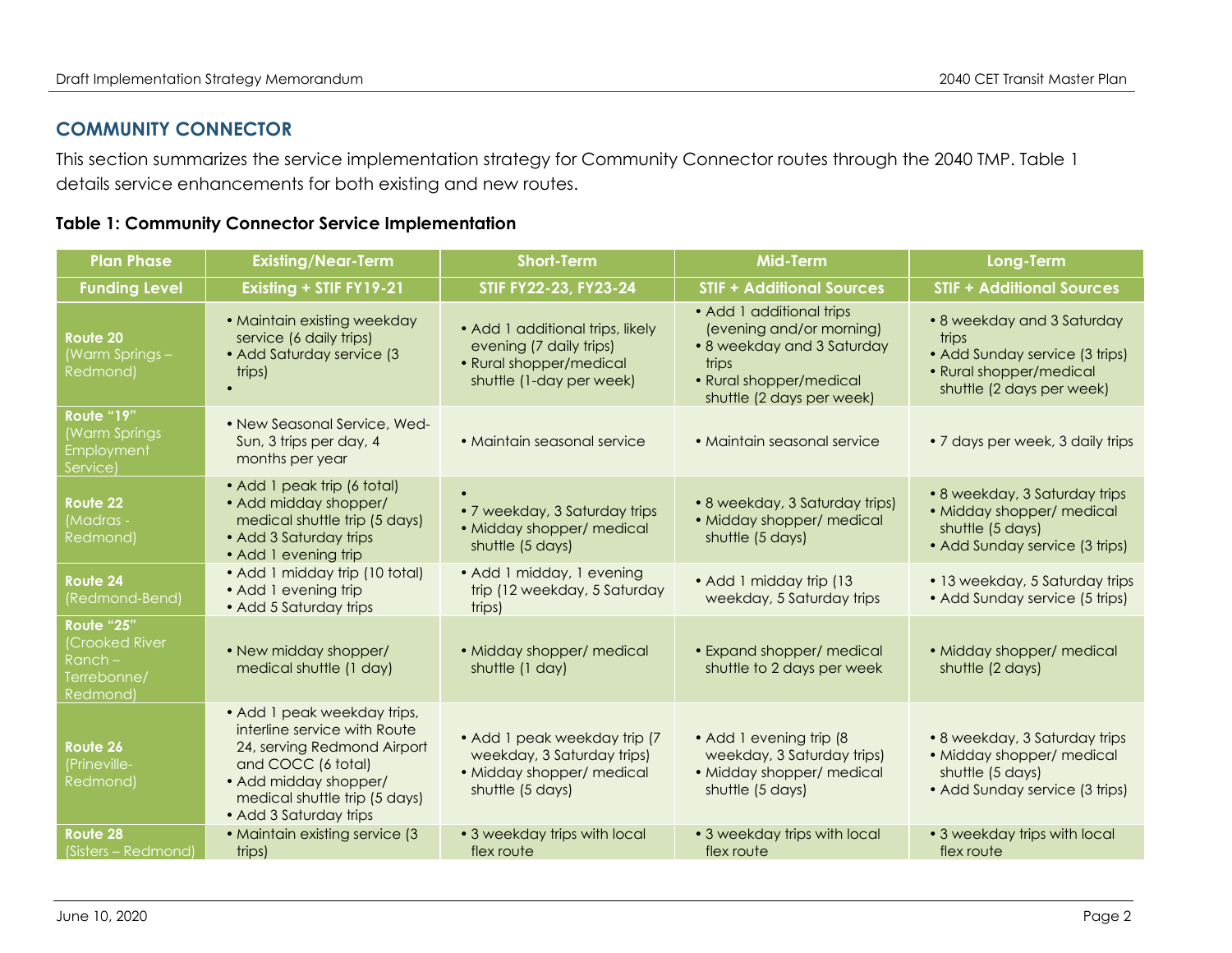| <b>Plan Phase</b>                        | <b>Existing/Near-Term</b>                                                                                                                                                         | <b>Short-Term</b>                                                                                                                                           | <b>Mid-Term</b>                                                                                                                | Long-Term                                                                                                                                    |
|------------------------------------------|-----------------------------------------------------------------------------------------------------------------------------------------------------------------------------------|-------------------------------------------------------------------------------------------------------------------------------------------------------------|--------------------------------------------------------------------------------------------------------------------------------|----------------------------------------------------------------------------------------------------------------------------------------------|
| <b>Funding Level</b>                     | Existing + STIF FY19-21                                                                                                                                                           | STIF FY22-23, FY23-24                                                                                                                                       | <b>STIF + Additional Sources</b>                                                                                               | <b>STIF + Additional Sources</b>                                                                                                             |
|                                          | • Add flex route in Sisters                                                                                                                                                       |                                                                                                                                                             |                                                                                                                                |                                                                                                                                              |
| Route 29<br>(Sisters – Bend)             | • Maintain existing weekday<br>service (3 trips)<br>• Add flex route in Sisters<br>• Add Saturday service (3<br>trips)<br>• Add midday shopper/<br>medical shuttle trip (2 days)  | • 3 weekday and 3 Saturday<br>trips with local flex route<br>· Midday shopper/ medical<br>shuttle (2 days)                                                  | • 3 weekday and 3 Saturday<br>trips with local flex route<br>• Expand midday shopper/<br>medical shuttle to 3 days<br>per week | • 3 weekday and 3 Saturday<br>trips with local flex route<br>• Midday shopper/ medical<br>shuttle (3 days)<br>• Add Sunday service (3 trips) |
| Route 30<br>(La Pine – Bend)             | • Maintain existing weekday<br>service (4 trips)<br>• Add flex route in La Pine<br>• Add Saturday service (3)<br>trips)<br>• Add midday shopper/<br>medical shuttle trip (3 days) | • 4 weekday and 3 Saturday<br>trips with local flex route<br>• Serve Sunriver and/or High<br>Desert Museum<br>• Midday shopper/ medical<br>shuttle (3 days) | • 4 weekday and 3 Saturday<br>trips with local flex route<br>• Midday shopper/ medical<br>shuttle (3 days)                     | • 4 weekday and 3 Saturday<br>trips with local flex route<br>• Midday shopper/ medical<br>shuttle (3 days)<br>• Add Sunday service (3 trips) |
| Route "31"<br>(La Pine – Sunriver)       | • New service, seasonal                                                                                                                                                           | · Maintain service; potential<br>enhancement to connect<br>to recreational/employment<br>sites                                                              | • Maintain/enhance service                                                                                                     | • Enhance service to year-<br>round                                                                                                          |
| Route "32"<br>(Deschutes River<br>Woods) | $\bullet$ N/A                                                                                                                                                                     | • Add shopper/ medical<br>shuttle (microtransit), 3 days<br>per week                                                                                        | • Shopper/ medical shuttle<br>(microtransit), additional<br>trips based on demand, 5<br>days per week                          | • Shopper/ medical shuttle<br>(microtransit), additional<br>trips based on demand, (5)<br>days)                                              |

# **DESCHUTES COUNTY**

This section summarizes the implementation strategy of services for communities within Deschutes County as well as detailed services for Bend through the 2040 TMP.

Table 2 details service enhancements by implementation timeframe for the communities within Deschutes County. Table 3 details service enhancements by implementation timeframe for the fixed-route system within Bend including existing and new routes.

Community Connector enhancements to Routes 22, 24, 25, 26, 28, 29, 30, 31, and 32 also benefit the communities within Deschutes County.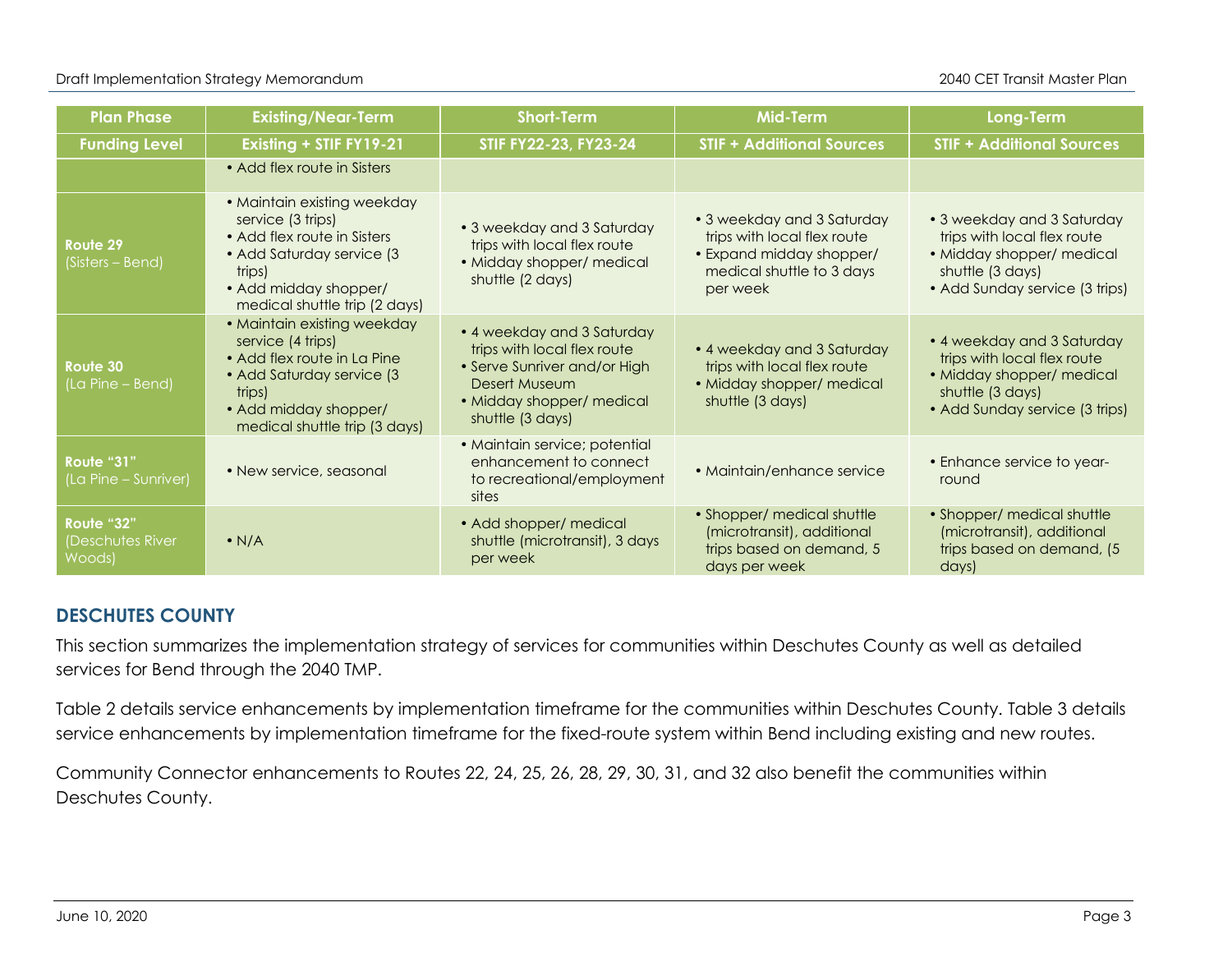#### **Table 2: Local Transit Service Implementation**

| <b>Plan Phase</b>              | <b>Existing/Near-Term</b>                                                                                                                              | <b>Short-Term</b>                                                                                                                                                                                                                                                                                                  | <b>Mid-Term</b>                                                                                                                                                                                                                                                                                                                       | <b>Long-Term</b>                                                                                                                                                                                                                                         |
|--------------------------------|--------------------------------------------------------------------------------------------------------------------------------------------------------|--------------------------------------------------------------------------------------------------------------------------------------------------------------------------------------------------------------------------------------------------------------------------------------------------------------------|---------------------------------------------------------------------------------------------------------------------------------------------------------------------------------------------------------------------------------------------------------------------------------------------------------------------------------------|----------------------------------------------------------------------------------------------------------------------------------------------------------------------------------------------------------------------------------------------------------|
| <b>Funding</b><br><b>Level</b> | Existing+ STIF FY19-21                                                                                                                                 | STIF FY22-23, FY23-24                                                                                                                                                                                                                                                                                              | <b>STIF + Additional Sources</b>                                                                                                                                                                                                                                                                                                      | <b>STIF + Additional Sources</b>                                                                                                                                                                                                                         |
| <b>Bend</b>                    | Fixed-Route, Dial-A-Ride/ADA<br>• Weekday 6 am - 7:30 pm, 30/45<br>min headways<br>$\bullet$ Saturday 7:30 am $-$ 5:30 pm, at<br>up to 30 min headways | Fixed-Route, Dial-A-Ride/ADA<br>$\bullet$ Weekday 6 am $-$ 7:30 pm, up<br>to 15/20 min peak headways<br>on core routes (1, 4, and 7,<br>with 7 extended to<br>downtown/Old Mill and/or<br>OSU)<br>• Deviated Fixed Route pilot<br>projects serving NE, SE, and<br>Evening<br>$\bullet$ Saturday 7:30 am $-5:30$ pm | Fixed-Route, Dial-A-Ride/ADA<br>• Weekday $6$ am $-$ 9 pm<br>• Evening Service on Core<br>Routes/DAR to 9 pm<br>• Saturday extended to 7:00 am<br>$-7:00 \text{ pm}$<br>· Sunday DAR Only 8:30 am -<br>$3:15$ pm<br>• Transition NE/SE Deviated Fixed<br>Route to fixed-route<br>• Evening Microtransit to approx.<br>$11 \text{ pm}$ | Fixed-Route, Dial-A-Ride/ADA<br>$\bullet$ Weekday 6 am - 9 pm<br>• Evening Service on Core<br>Routes/DAR to 9 pm<br>$\bullet$ Saturday 7:00 am $-$ 7:00 pm<br>$\bullet$ Sunday 8:00 am - 6:00 pm<br>• Evening Microtransit to approx.<br>$11 \text{ pm}$ |
| Redmond <sup>1</sup>           | Dial-A-Ride<br>$\bullet$ 6:30 am - 6:00 pm<br>Add deviated circulator route<br>Add limited Saturday service (e.g.,<br>circulator route)                | Add deviated Fixed-Route<br>Service, 2 routes<br>$\bullet$ Weekday 6:30 am $-$ 6:00 pm<br>• Saturday circulator route                                                                                                                                                                                              |                                                                                                                                                                                                                                                                                                                                       | Fixed-Route, ADA, Limited Dial-A-<br>Ride (or hybrid of fixed-route and<br>deviated-routes)<br>$\bullet$ Weekday 6:30 am $-$ 6:00 pm<br>• Saturday 7:00 am $-$ 6:00 pm<br>$\bullet$ Sunday 8:00 am $-$ 6:00 pm<br>• Evening Microtransit                 |
| La Pine                        | Dial-A-Ride<br>$\bullet$ 6 am – 6 pm                                                                                                                   | Dial-A-Ride/Flex-Route<br>$\bullet$ 6 am – 6 pm<br>Saturday limited circulation as<br>part of Route 30 flex-route<br>Expand service boundaries to<br>meet rural need                                                                                                                                               | Dial-A-Ride/Flex-Route<br>$\bullet$ 6 am – 6 pm<br>Saturday limited circulation as<br>part of Route 30 flex-route                                                                                                                                                                                                                     | Dial-A-Ride/Flex-Route<br>$\bullet$ 6 am – 6 pm<br>Saturday limited circulation as part<br>of Route 30 flex-route                                                                                                                                        |
| <b>Sisters</b>                 | Dial-A-Ride<br>• Tuesday only 9-10 am, 1-2 pm)<br>• Add 2nd day of service                                                                             | Dial-A-Ride<br>• 2 days, limited hours<br>Route 29/30 flex-route<br>Saturday limited circulation as<br>part of Route 29 flex-route<br>Expand service boundaries to<br>meet rural need                                                                                                                              | Dial-A-Ride<br>• 2 days, limited hours<br>Route 29/30 flex-route<br>Saturday limited circulation as<br>part of Route 29 flex-route                                                                                                                                                                                                    | Dial-A-Ride<br>• 2 days, limited hours<br>Route 29/30 flex-route<br>Saturday and Sunday limited<br>circulation as part of Route 29 flex-<br>route                                                                                                        |

1Preliminary assumptions for Redmond service; to be determined based on local transit study.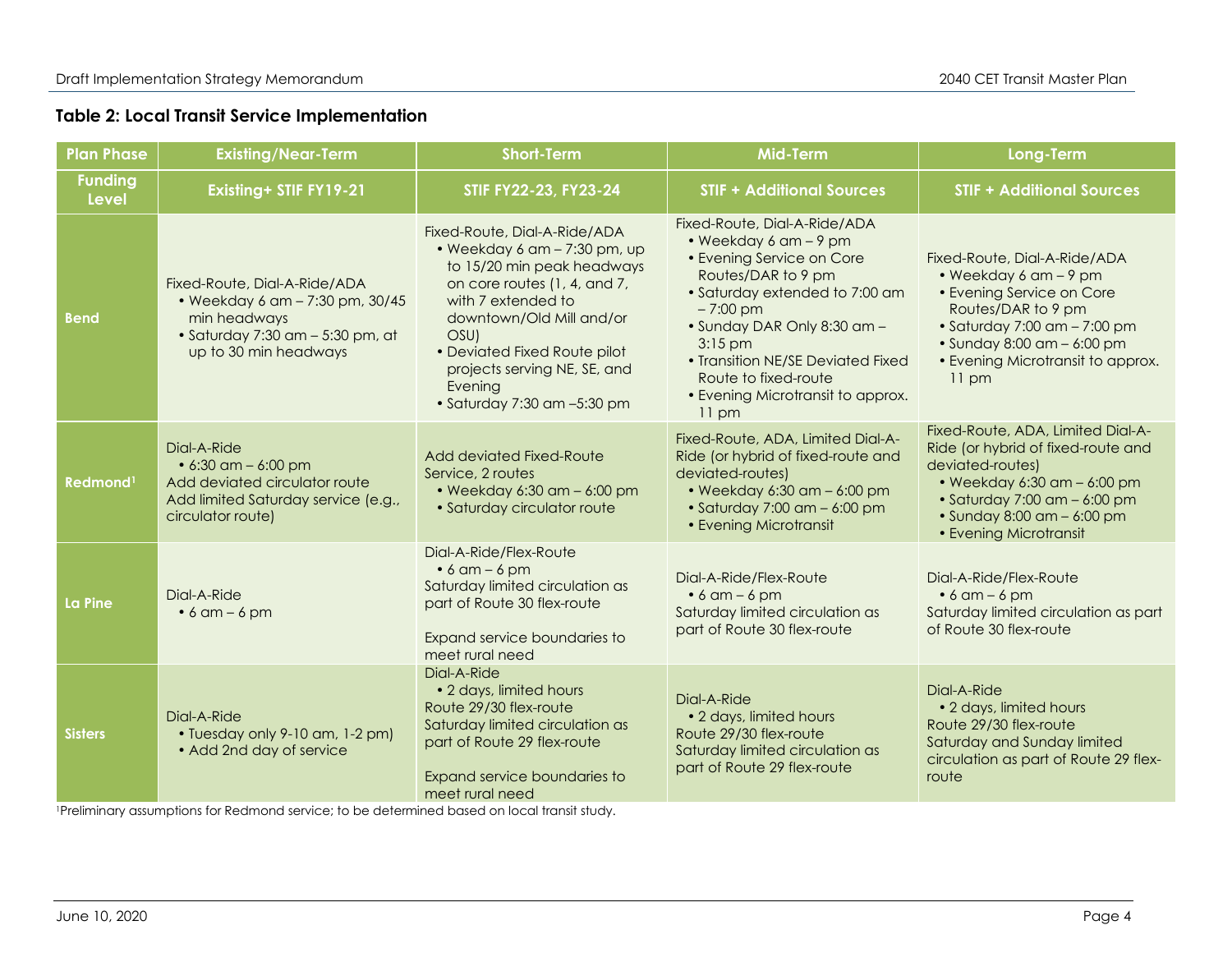#### **Table 3: Bend Fixed-Route Service Implementation**

| <b>Plan Phase</b>                 | <b>Existing/Near-Term</b>   | <b>Short-Term</b>                                                                                                     | <b>Mid-Term</b>                                                                                                   | <b>Long-Term</b>                 |
|-----------------------------------|-----------------------------|-----------------------------------------------------------------------------------------------------------------------|-------------------------------------------------------------------------------------------------------------------|----------------------------------|
| <b>Funding Level</b>              | Existing+ STIF FY19-21      | STIF FY22-23, FY23-24                                                                                                 | <b>STIF + Additional Sources</b>                                                                                  | <b>STIF + Additional Sources</b> |
| Route 1<br>(South 3rd St)         | 30 min headway <sup>1</sup> | • Interlined with Route 4, 15-20 min<br>peak headway                                                                  | • Interlined with Route 4, 15-20 min<br>all-day headway                                                           | • Add Sunday Service             |
| <b>Route 2</b><br>(Brookswood)    | 45 min headway <sup>1</sup> | • 45 min headway                                                                                                      | • Approx. 20 min headway,<br>alternating trips to<br>• Add Sunday Service<br>Murphy/Brosterhous and<br>Brookswood |                                  |
| Route 3<br>(Newport)              | 30 min headway <sup>1</sup> | • 30 min headway                                                                                                      | • Approx. 20 min all-day<br>headway, serves NW Crossing                                                           | • Add Sunday Service             |
| Route 4<br>(North 3rd St)         | 30 min headway <sup>1</sup> | • Interlined with Route 1, 15-20 min<br>peak headway                                                                  | • Interlined with Route 1, 15-20 min<br>all-day headway<br>• Extended to serve Cooley Road<br>/ Juniper Ridge     | • Add Sunday Service             |
| Route 5<br>(Wells Acres)          | 45 min headway <sup>1</sup> | • Interlined with Route 11                                                                                            | • Interlined with Route 11, 20-30<br>min peak headway                                                             | • Add Sunday Service             |
| Route 6<br>(Reed Market)          | 45 min headway <sup>1</sup> | • Split from Route 5, redesign to<br>serve downtown and/or provide<br>deviated service                                | • Extend to Cascade Village via<br>NE 27 <sup>th</sup> and/or to<br>downtown/OSU via Reed Market                  | • Add Sunday Service             |
| Route <sub>7</sub><br>(Greenwood) | 30 min headway <sup>1</sup> | • Extend to downtown, 15-20 min<br>peak headway, then to OSU<br>(incorporating Route 10) in short<br>or mid-term      | • Combined with Route 10,<br>connects eastside to<br>downtown/OSU, 15-20 min all-<br>day headway                  | • Add Sunday Service             |
| <b>Route 8</b><br>$(NE - New)$    | N/A                         | • Initiate microtransit pilot if<br>resources permit                                                                  | • Approx 45 min headway route                                                                                     | • Add Sunday Service             |
| Route 9<br>$(SE - New)$           | N/A                         | • Initiate microtransit pilot<br>(assumed) or service via Route 2                                                     | • Approx 45 min headway route                                                                                     | • Add Sunday Service             |
| Route 10<br>(Colorado)            | 60 min headway <sup>1</sup> | • Folded into Route 7 when Routes<br>5 and 11 are interlined and<br>Route 7 is extended to OSU<br>(Short or Mid-Term) | • Folded into Route 7                                                                                             | $\bullet$ N/A                    |
| Route 11<br>(Galveston)           | 60 min headway <sup>1</sup> | • Interlined with Route 5                                                                                             | • Interlined with Route 5, 20-30 min<br>peak headway                                                              | • Add Sunday Service             |

1Short-term changes that are part of FY 2019-2021 STIF plan can be phased in starting in the near-term.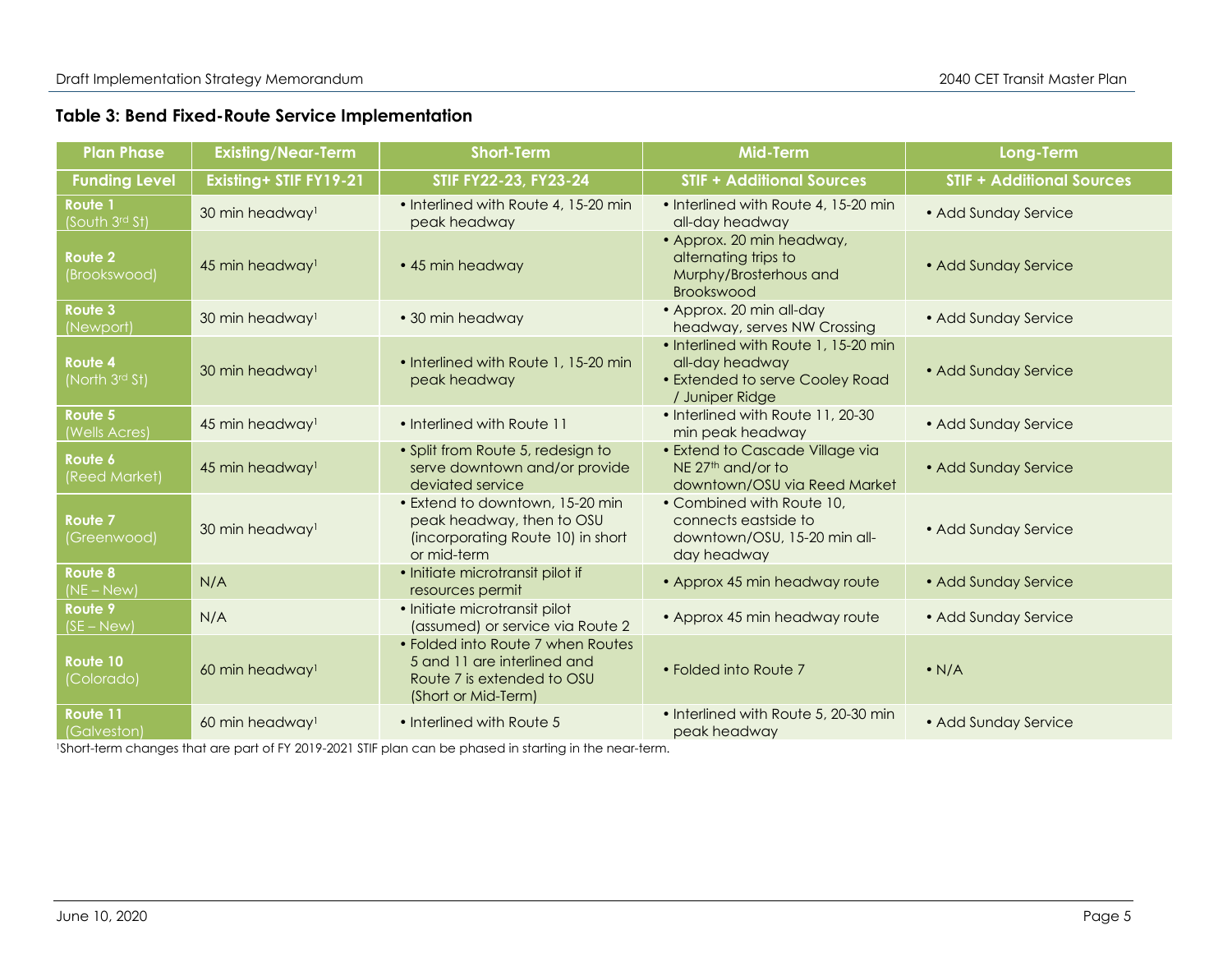# **JEFFERSON COUNTY**

This section summarizes the implementation strategy of services for communities within Jefferson County through the 2040 TMP. Table 4 details service enhancements by implementation timeframe for these communities.

Community Connector enhancements to Routes 25 and 22 also benefit the communities within Jefferson County.

|  |  |  | <b>Table 4: Jefferson County Transit Service Implementation</b> |
|--|--|--|-----------------------------------------------------------------|
|--|--|--|-----------------------------------------------------------------|

| <b>Plan Phase</b>              | <b>Existing/Near-Term</b>                                                    | <b>Short-Term</b>                                                                                                                                | Mid-Term                                                                                                                                    | Long-Term                                                                                                                                                 |
|--------------------------------|------------------------------------------------------------------------------|--------------------------------------------------------------------------------------------------------------------------------------------------|---------------------------------------------------------------------------------------------------------------------------------------------|-----------------------------------------------------------------------------------------------------------------------------------------------------------|
| <b>Funding</b><br><b>Level</b> | Existing+ STIF FY19-21                                                       | STIF FY22-23, FY23-24                                                                                                                            | <b>STIF + Additional Sources</b>                                                                                                            | <b>STIF + Additional Sources</b>                                                                                                                          |
| <b>Madras</b>                  | Dial-A-Ride<br>• 7:30 $\alpha$ m – 5:30 pm<br>Flex-Route as part of Route 20 | Digl-A-Ride/Flex-Route<br>• 7:30 $\alpha$ m – 5:30 pm<br>Early evening and Saturday<br>limited circulation as part of Route<br>20/22 flex-routes | Dial-A-Ride/Flex-Route<br>• $7:30$ am $-5:30$ pm<br>Early evening and Saturday<br>limited circulation as part of Route<br>20/22 flex-routes | Digl-A-Ride/Flex-Route<br>• 7:30 $\alpha$ m – 5:30 pm<br>Early evening, Saturday, and<br>Sunday limited circulation as part<br>of Route 20/22 flex-routes |

# **CROOK COUNTY**

This section summarizes the implementation strategy of services for communities within Crook County through the 2040 TMP. Table 5 details service enhancements by implementation timeframe for these communities.

Community Connector enhancements to Routes 26 also benefit the communities within Crook County.

#### **Table 5: Crook County Transit Service Implementation**

| <b>Plan Phase</b>       | <b>Existing/Near-Term</b>                  | <b>Short-Term</b>                                                                                                                                                                                                                                  | Mid-Term                         | Long-Term                                                                                                                                       |
|-------------------------|--------------------------------------------|----------------------------------------------------------------------------------------------------------------------------------------------------------------------------------------------------------------------------------------------------|----------------------------------|-------------------------------------------------------------------------------------------------------------------------------------------------|
| <b>Funding</b><br>Level | <b>Existing+ STIF FY19-21</b>              | STIF FY22-23, FY23-24                                                                                                                                                                                                                              | <b>STIF + Additional Sources</b> | <b>STIF + Additional Sources</b>                                                                                                                |
| <b>Prineville</b>       | Dial-A-Ride<br>• 7:30 $\alpha$ m – 5:30 pm | Digl-A-Ride/Flex-Route<br>Dial-A-Ride/Flex-Route<br>• 7:30 $\alpha$ m – 5:30 pm<br>Evening and Saturday limited<br>Evening and Saturday limited<br>circulation as part of Route 26 flex-<br>circulation as part of Route 26<br>flex-route<br>route |                                  | Digl-A-Ride/Flex-Route<br>• 7:30 $\alpha$ m – 5:30 pm<br>Evening, Saturday, and Sunday<br>limited circulation as part of Route<br>26 flex-route |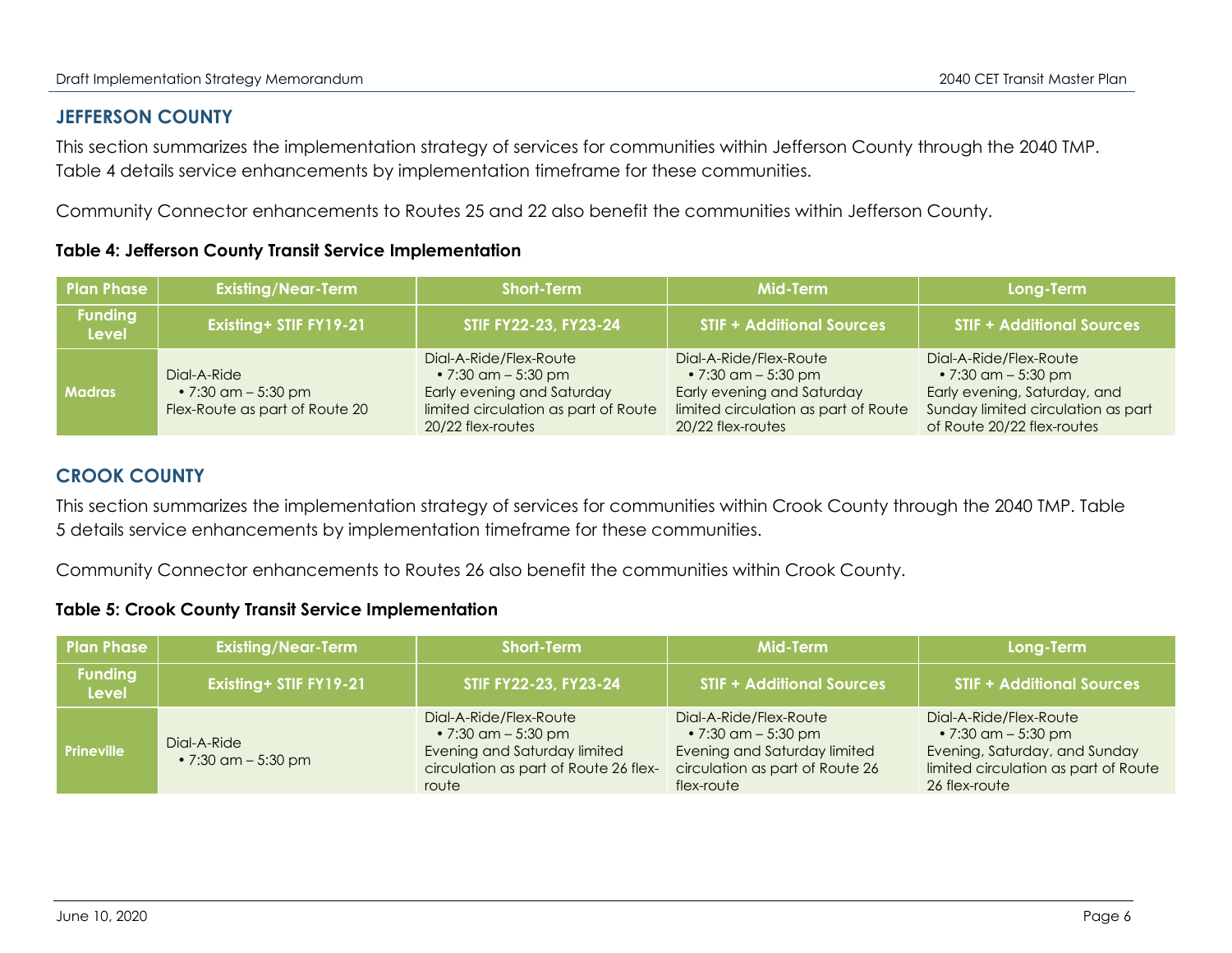# **CONFEDERATED TRIBES OF WARM SPRINGS**

This section summarizes the implementation strategy of services for the Confederated Tribes of Warm Springs through the 2040 TMP. Table 6 details service enhancements by implementation timeframe for the Warm Springs community.

Community Connector enhancements to Routes 19 and 20 also benefit the Warm Springs community.

# **Table 6: Warm Springs Transit Service Implementation**

| <b>Plan Phase</b>              | <b>Existing/Near-Term</b><br><b>Short-Term</b>                                                                             |                                                                                                          | Mid-Term                                                                                                | Long-Term                                                                                                             |
|--------------------------------|----------------------------------------------------------------------------------------------------------------------------|----------------------------------------------------------------------------------------------------------|---------------------------------------------------------------------------------------------------------|-----------------------------------------------------------------------------------------------------------------------|
| <b>Funding</b><br><b>Level</b> | Existing+ STIF FY19-21                                                                                                     | STIF FY22-23, FY23-24                                                                                    | <b>STIF + Additional Sources</b>                                                                        | <b>STIF + Additional Sources</b>                                                                                      |
| <b>Warm</b><br><b>Springs</b>  | Flex-Route (part of Route 20)<br>$\bullet$ 6 am – 7 pm (6 trips)<br>Add flex-route as part of 3 Saturday<br>Route 20 trips | Flex-Route (part of Route 20)<br>$\bullet$ 6 am – 7 pm (7 trips)<br>3 Saturday Route 20 flex-route trips | Flex-Route (part of Route 20)<br>$\bullet$ 6 am – 7 pm (8 trips)<br>3 Saturday Route 20 flex-route trip | Flex-Route (part of Route 20)<br>$\bullet$ 6 am - 7 pm (8 trips)<br>3 Saturday and Sunday Route 20<br>flex-route trip |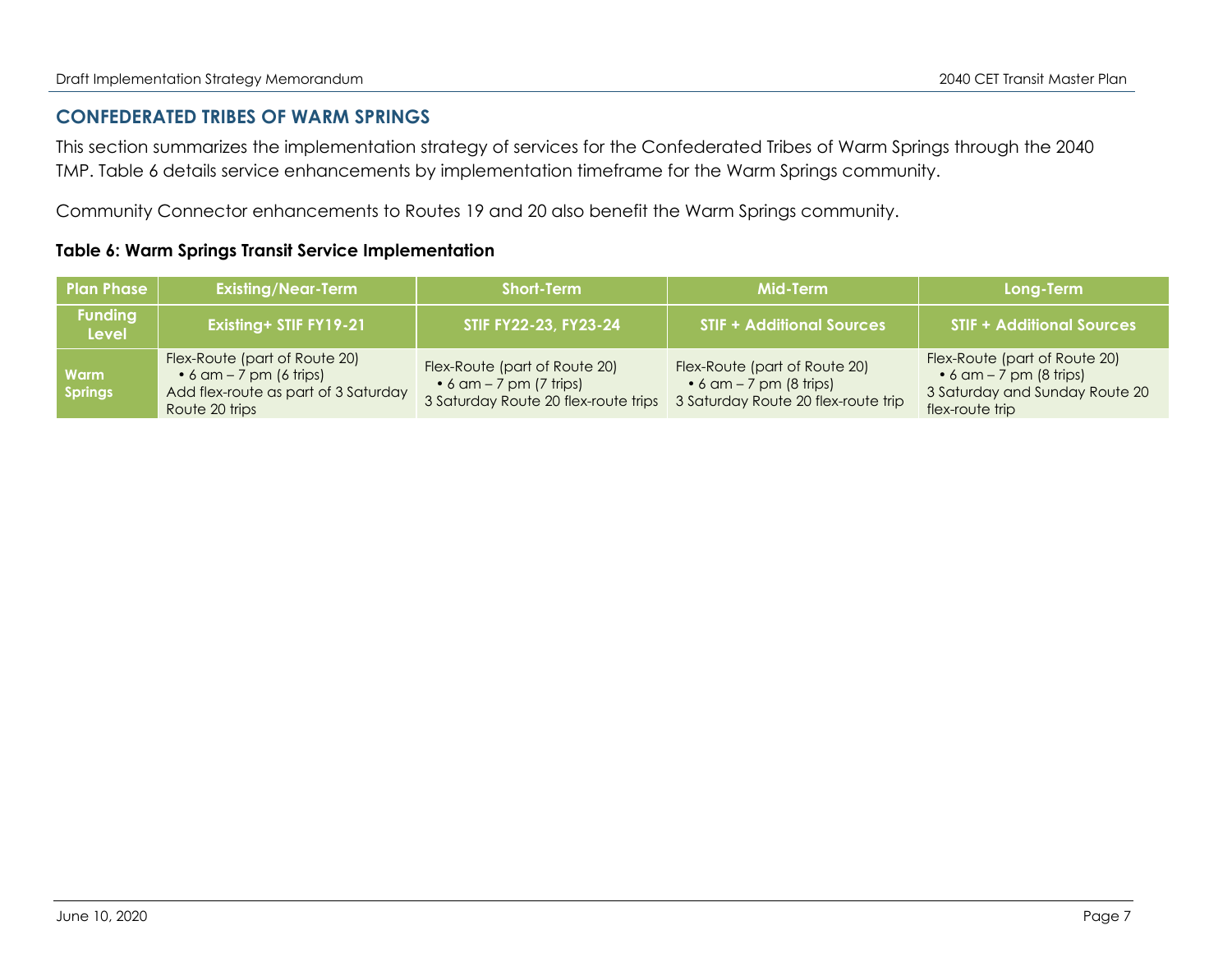# **TRANSIT CAPITAL IMPLEMENTATION STRATEGY**

This section summarizes the strategy for implementing capital to support CET services through the 2040 TMP. The capital implementation strategy is organized by transit fleet and transit facilities. The implementation summary by time period is based on the following phasing:

- Short-Term: by 2025
- Mid-Term: by 2030
- **Long-Term: by 2040**

The costs associated with these capital investments according to their implementation timeframe are provided in the Funding Strategy section.

# **TRANSIT VEHICLE PROCUREMENT**

Table 7 summarizes the transit vehicle procurement schedule that would support existing and new CET services described in previous sections. This includes the purchase of new vehicles and replacing old ones. The number of vehicles projected to be needed by timeframe are detailed by service type and ODOT vehicle categories. The categries . Additional details on ODOT vehicle categories is included in the Capital Plan Memorandum and section of the Master Plan.

| <b>Service</b>                       | <b>ODOT Vehicle</b><br>Category<br>(or Similar) | Short-Term (2025) | <b>Mid-Term (2030)</b> | <b>Long-Term (2040)</b> |
|--------------------------------------|-------------------------------------------------|-------------------|------------------------|-------------------------|
| <b>Bend Fixed-Route</b>              | $\overline{A}$                                  | $\overline{7}$    | 10                     | 12                      |
|                                      | B                                               | $\boldsymbol{6}$  | $\overline{7}$         | 13                      |
| <b>Redmond Fixed-Route</b>           | B                                               | 3                 | $\overline{2}$         | 6                       |
|                                      | $\overline{A}$                                  | $\overline{2}$    |                        | $\overline{2}$          |
| <b>Community Connector</b>           | $\mathsf B$                                     | 13                | 3                      | 14                      |
|                                      | C/D                                             | $\overline{4}$    | $\overline{4}$         | 8                       |
| <b>Recreation</b>                    | B                                               | 6                 | $\overline{2}$         | $\boldsymbol{6}$        |
|                                      | C/D                                             | 13                | 26                     | 31                      |
| <b>Bend Dial-A-Ride/Microtransit</b> | E1                                              | $\overline{4}$    | $\overline{2}$         | $\,8\,$                 |
| <b>Rural Dial-A-Ride</b>             | C/D                                             | 19                | 20                     | 45                      |

# **Table 7: Transit Vehicle Procurement Schedule**

# **TRANSIT FACILITY DEVELOPMENT**

This section summarizes the transit facility development that is needed to implement the 2040 TMP for both existing and new CET services. Transit facilities include transit stops, transit centers/mobility hubs, and vehicle maintenance and storage facilities.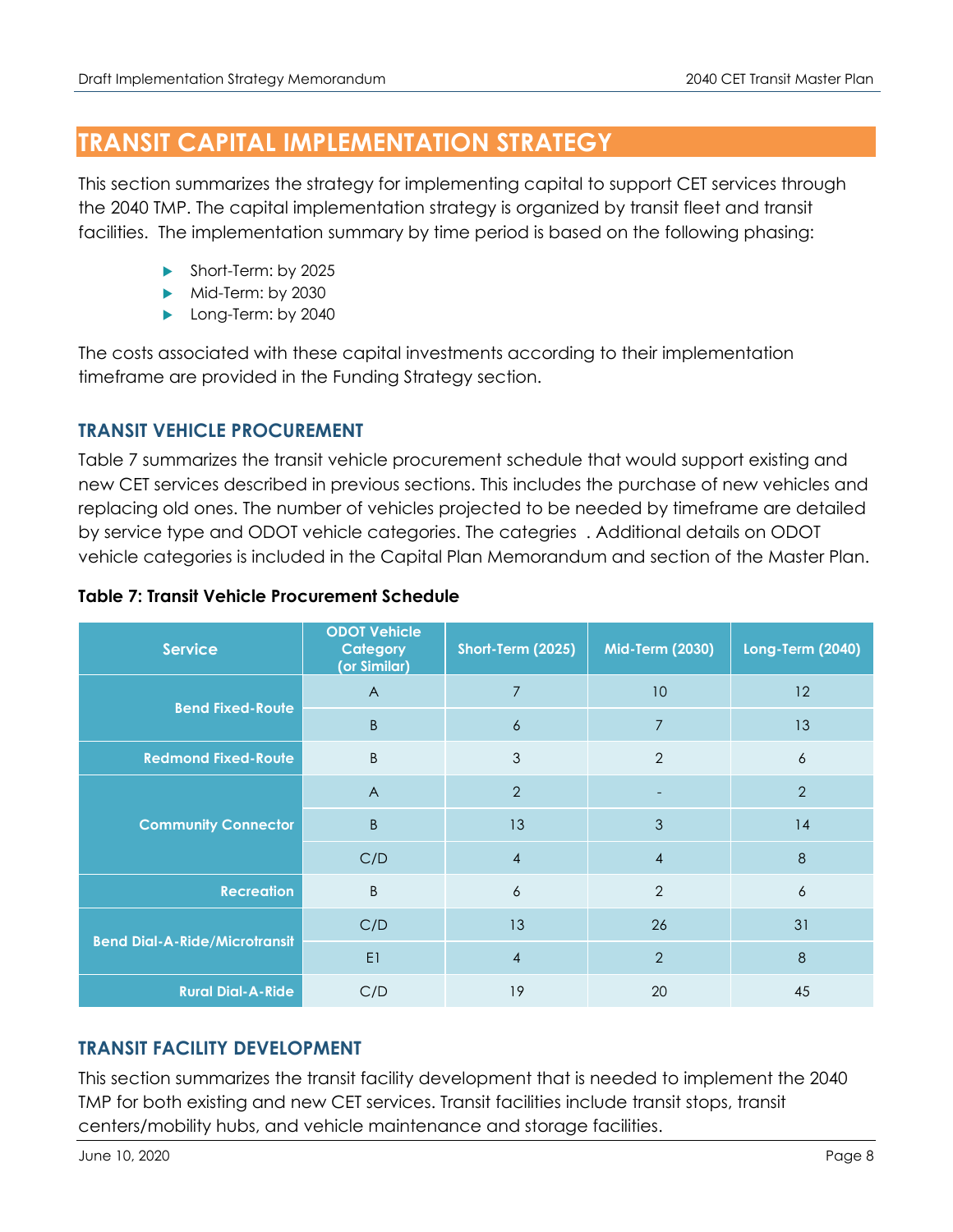# **TRANSIT STOPS**

The Capital Plan includes enhancement of CET's existing transit stops (approximately 280 stops) throughout the Bend and Community Connector routes, as well as construction of additional stops (approximately 240) for future routes. Table 8 summarizes the transit stop enhancement and construction timeframes to support CET's 2040 Service Plan. CET should coordinate with agencies, partners, and private developers to enhance and construct these transit stops.

| <b>Service</b>               | <b>Transit Stops</b> | Short-Term (2025) | Mid-Term (2030) | <b>Long-Term (2040)</b> |  |
|------------------------------|----------------------|-------------------|-----------------|-------------------------|--|
|                              | Existing             | 63                | 63              | 127                     |  |
| <b>Bend Fixed-Route</b>      | <b>New</b>           |                   | 98              |                         |  |
| <b>Community Connector</b>   | Existing             | 8                 | $\,8\,$         | 15                      |  |
|                              | <b>New</b>           | 7                 | 7               | 12                      |  |
| <b>Redmond Fixed-Route</b>   | <b>New</b>           | 50                | 50              |                         |  |
| <b>Madras Flex-Route</b>     | <b>New</b>           | 5                 | 5               |                         |  |
| <b>Prineville Flex-Route</b> | <b>New</b>           | 5                 | 5               |                         |  |

# **Table 8: Transit Stop Enhancement and Construction Schedule**

# **TRANSIT CENTERS/MOBILITY HUBS**

This section summarizes the transit centers and mobility hubs of varying size and function for CET to implement into its system to support a more multi-centric service model through the 2040 TMP. For more details on transit centers and mobility hubs, including their functions, see the Service Plan and Capital Plan Memorandums and TMP sections.

Table 9 provides a specific implementation plan for a westside transit center/mobility hub in Bend and Table 10 summarizes the implementation of other various mobility hubs within Bend.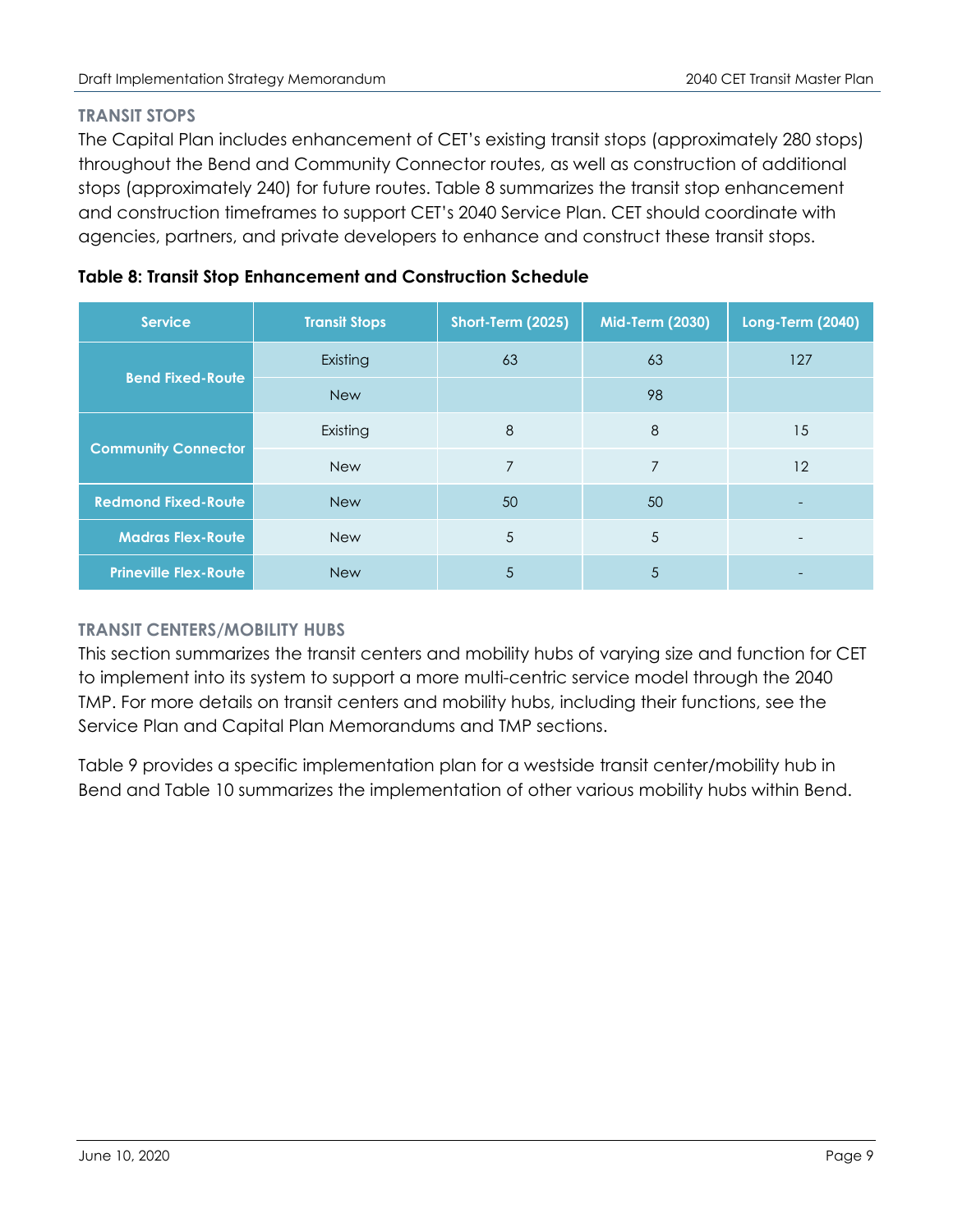Table 11 provides the implementation plan for mobility hubs in local communities outside of Bend.

CET should coordinate with agencies, partners, and private developers to identify specific locations and available lands to implement these mobility hubs.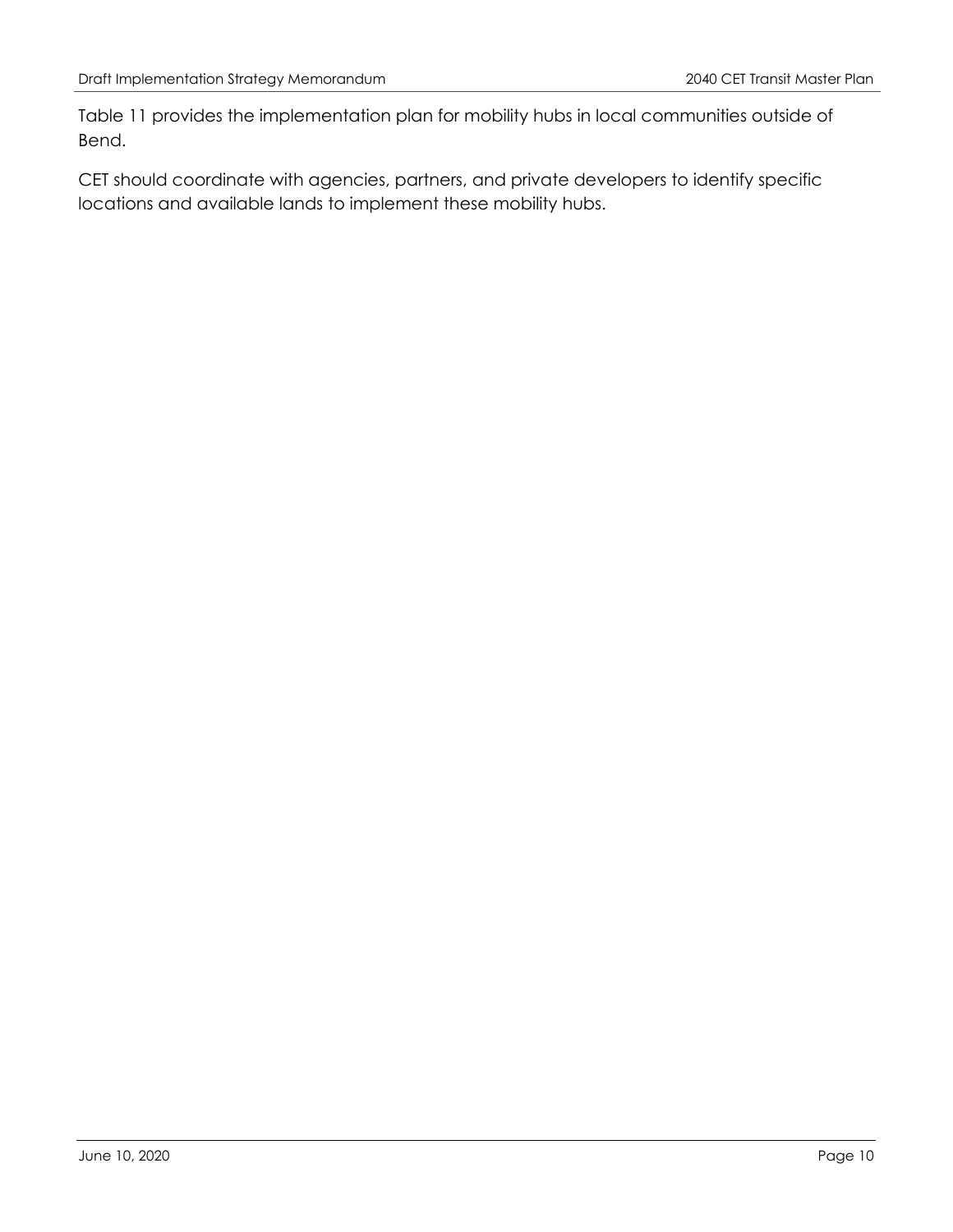# **Table 9: Bend Westside Secondary Transit Center/Mobility Hub Phasing**

| <b>Phase</b>                         | <b>Implementation Steps</b>                                                                                                                                                                                                                                                                                                                                                                                               |
|--------------------------------------|---------------------------------------------------------------------------------------------------------------------------------------------------------------------------------------------------------------------------------------------------------------------------------------------------------------------------------------------------------------------------------------------------------------------------|
| Short-Term (2025)                    | Identify North Downtown and South Downtown (Korpine) Secondary Transit<br>Hub/Mobility Hub locations<br>Modify Community Connector Routes 24, 29, and 30 to connect to one or more future<br>westside mobility hubs. Some eastside stops could be eliminated but a stop at<br>Hawthorne Station, or adjacent stops on 3rd Street at Hawthorne, would still be required<br>as not all Bend routes can connect in downtown. |
| Mid- to Long-Term<br>$(2030 - 2040)$ | Mobility hubs are in place in both north and south downtown<br>Aune Street (or other) connection between 3rd Street and south downtown is available<br>(as identified in the Bend Transportation System Plan (TSP) update).<br>All Community Connector routes redesigned to provide a stop on the westside.                                                                                                               |

#### **Table 10: Implementation Plan for Additional Bend Mobility Hubs**

| <b>Region</b>          | <b>Mid-Term (2030)</b>                                                                                                                                  | <b>Long-Term (2040)</b>                                                                                                    |
|------------------------|---------------------------------------------------------------------------------------------------------------------------------------------------------|----------------------------------------------------------------------------------------------------------------------------|
| <b>North/Northeast</b> | Cascade Village Secondary Transit<br>Hub.<br>St. Charles Secondary Transit Hub<br>Local Neighborhood Mobility Hub:<br>NE Wells Acres Road               | Juniper Ridge Major Activity Center<br>Local Neighborhood Mobility Hubs:<br><b>Boyd Acres Road</b><br><b>Empire Avenue</b> |
| Northwest/West         | <b>Central Oregon Community</b><br>College Major Activity Center<br>Local Neighborhood Mobility Hub:<br><b>NW Newport Avenue</b>                        | Local Neighborhood Mobility Hub:<br>NW Mt. Washington Drive                                                                |
| <b>East/Southeast</b>  | Local Neighborhood Mobility Hub:<br><b>Reed Market Road</b>                                                                                             | Forum Shopping Center Major Activity Center<br>Local Neighborhood Mobility Hubs:<br>American Lane<br>SE 15th Street        |
| Southwest/South        | OSU-Cascades Secondary Transit<br>Hub<br>Albertsons/Walmart Secondary<br>Transit Hub<br>Local Neighborhood Mobility Hub:<br><b>Brookswood Boulevard</b> | Local Neighborhood Mobility Hub:<br>Deschutes River Woods                                                                  |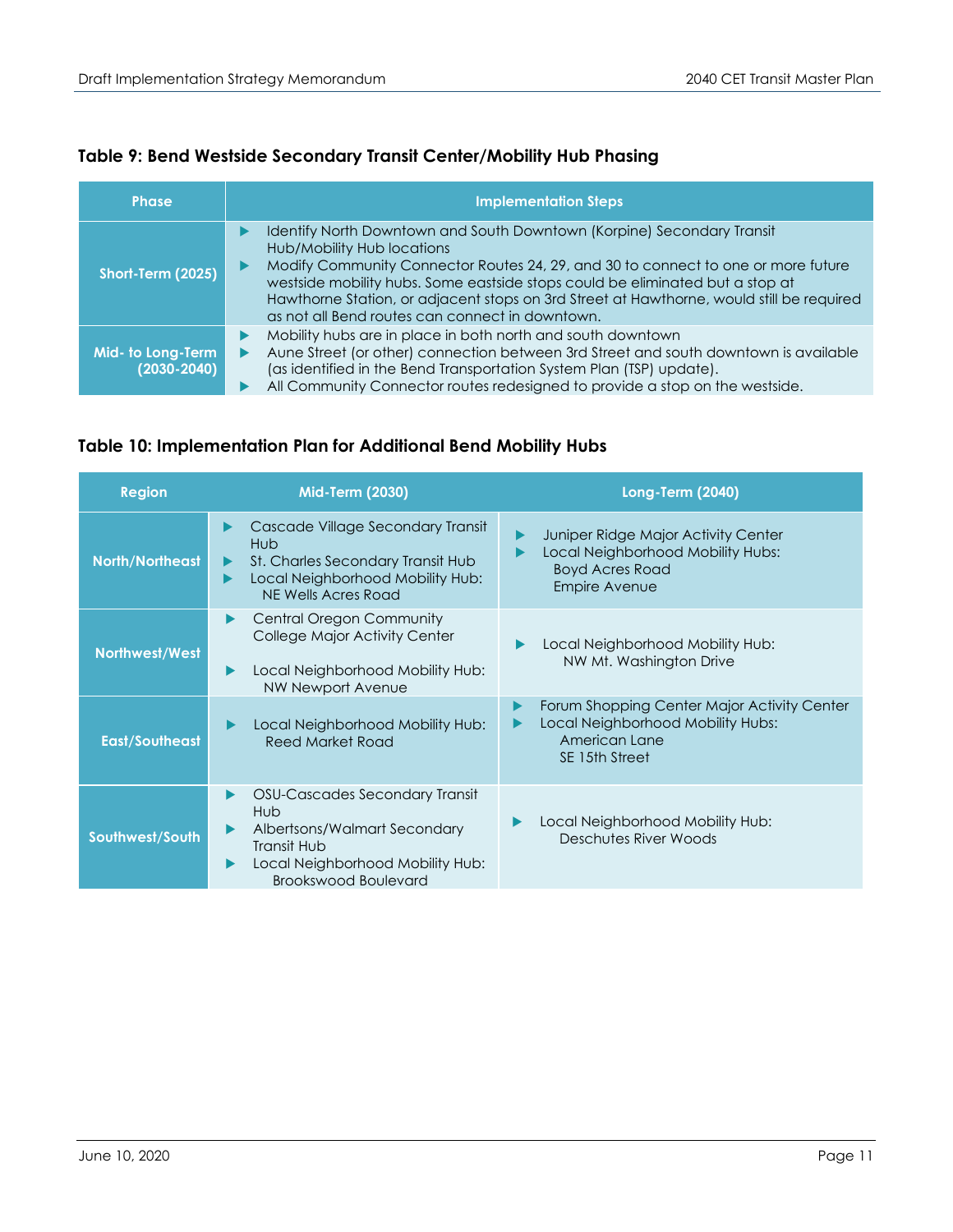#### **Table 11: Implementation Plan for Mobility Hubs in Local Communities**

| <b>Community</b>    | Short-Term (2025)                                 | <b>Mid-Term (2030)</b>                                                      | <b>Long-Term (2040)</b>                         |
|---------------------|---------------------------------------------------|-----------------------------------------------------------------------------|-------------------------------------------------|
| <b>Sisters</b>      |                                                   | Small-scale transit center<br>northwest of Downtown                         |                                                 |
| <b>Redmond</b>      | Redmond Airport (Major<br><b>Activity Center)</b> |                                                                             |                                                 |
| <b>Madras</b>       |                                                   | Small-scale transit center<br>adjacent future health and<br>wellness campus |                                                 |
| <b>Metolius</b>     |                                                   |                                                                             | Small-scale transit center<br>centrally located |
| <b>Culver</b>       |                                                   |                                                                             | Small-scale transit center<br>centrally located |
| <b>Warm Springs</b> |                                                   | Small-scale transit center<br>centrally located                             |                                                 |
| <b>Prineville</b>   |                                                   | Small-scale transit center<br>near Thriftway or Rays                        |                                                 |

# **MAINTENANCE FACILITIES**

As CET expands its transit services and vehicle fleet, storage for additional vehicles and increased maintenance facilities will be needed. As described in the Service Plan and Capital Plan, CET will need to be able to maintain and store its existing fleet as well as an additional 38 vehicles. Table 12 provides estimated fleet expansion timeframes based on new services and locations where maintenance facility capacity should be added or increased. This will inform CET on when to pursue added vehicle storage capacity in these locations.

CET should coordinate with agencies, partners, and private developers to identify potential locations and lands to implement these vehicle storage and maintenance facility expansions.

# **Table 12: Implementation Plan for Maintenance Facility Expansion**

| <b>Community</b>    | Short-Term (2025)                                                            | <b>Mid-Term (2030)</b>               | <b>Long-Term (2040)</b>                                |  |  |  |  |
|---------------------|------------------------------------------------------------------------------|--------------------------------------|--------------------------------------------------------|--|--|--|--|
| <b>Bend</b>         | Storage for 14 additional<br>vehicles                                        | Storage for 7 additional<br>vehicles |                                                        |  |  |  |  |
|                     |                                                                              | Increased maintenance facilities     |                                                        |  |  |  |  |
| <b>Redmond</b>      | Storage for 9 additional<br>Storage for 5 additional<br>vehicles<br>vehicles |                                      |                                                        |  |  |  |  |
|                     | Increased maintenance facilities                                             |                                      |                                                        |  |  |  |  |
| <b>Madras</b>       |                                                                              |                                      | Storage for 2 additional<br>vehicles (assumes 1 spare) |  |  |  |  |
| <b>Warm Springs</b> | Storage for 3 additional<br>vehicles (assumes 1 spare)                       |                                      |                                                        |  |  |  |  |
| <b>Prineville</b>   |                                                                              |                                      | Storage for 2 additional<br>vehicles (assumes 1 spare) |  |  |  |  |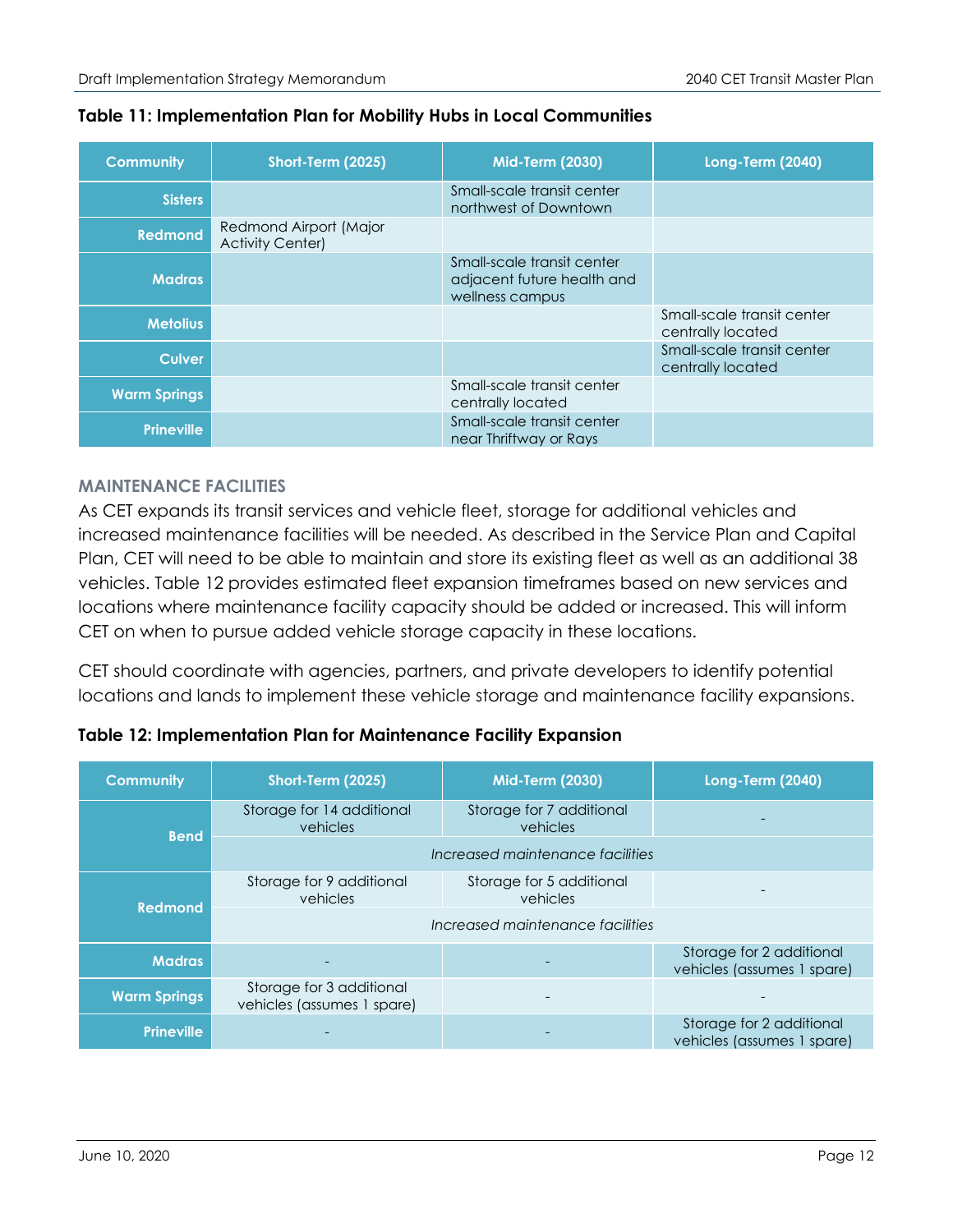# **FUNDING STRATEGY**

This section summarizes the funding strategy for implementing the transit services and capital described in previous sections.

The costs for providing CET service were projected for the 20-year plan time frame based on the assumptions described in the Service Plan and Capital Plan including increasing CET operating costs per service hour (e.g., based on inflation) and assumed local funding for capital costs (e.g., buses and facilities), i.e., local match. Based on the TMP Capital Plan, an average of \$750,000 to \$1M annually is assumed for local match. Actual costs will depend on funding from grants and other sources, which vary over time. For conceptual purposes, an average of approximately \$750,000 in local annual capital cost match is assumed in FY 2020 and increased by 2% annually over the plan time frame to approximately \$1M by 2040.

Existing CET funding sources (including STIF) are assumed at projected levels for the near-term and short-term:

- **Existing/Near-Term:** This represents existing service, which will be enhanced in the near-term based on the STIF plans that were prepared in Spring 2019 by each qualified entity (QE) that CET serves, covering FY 2019 to FY 2021. The service plan focuses on the short-term through long-term time frames. STIF funding is not included in Existing funding levels, but is reflected starting in the Near-Term.
- **Short-Term:** This represents FY 2022 to FY 2025). It is assumed that new funding sources outside of STIF will not be available in the short-term, therefore various enhancements identified as needs/priorities were deferred until mid-term or long-term in order to more closely align costs with available funding. The recommended short-term enhancements would result in an operating surplus in FY 2022 (beginning of short-term), but would exceed projected CET revenues by FY 2025 (end of short-term), based on cost and funding projections described above; it would cost 35% more than today to run CET's existing services by FY 2025. CET would need to secure additional funding (such as local contributions) and/or costs would need to increase at a lower rate than is assumed in order to sustainably implement all of the short-term enhancement options. The full set was retained in order to provide the STIF committee with flexibility in determining what to prioritize, and to provide options for a 130% STIF list, should funding exceed projections.

Additional funding would be required to provide enhanced services in the mid-term and longterm time frames:

- **► Mid-Term:** Conceptually, the "Existing + STIF + 0.02% Property Tax (incorporated areas)" funding level is assumed. This level of additional funding would provide an additional approximately \$5.5 million to provide both the short-term and additional enhancements.
- **Long-Term:** This plan time frame is not cost-constrained and may ultimately include a variety of enhancements whose implementation would depend on land use and other readiness factors. Currently, with the exception of Sunday service, it includes the same enhancements as the midterm time frame, projected through 2040 to ensure that the service would be sustainable.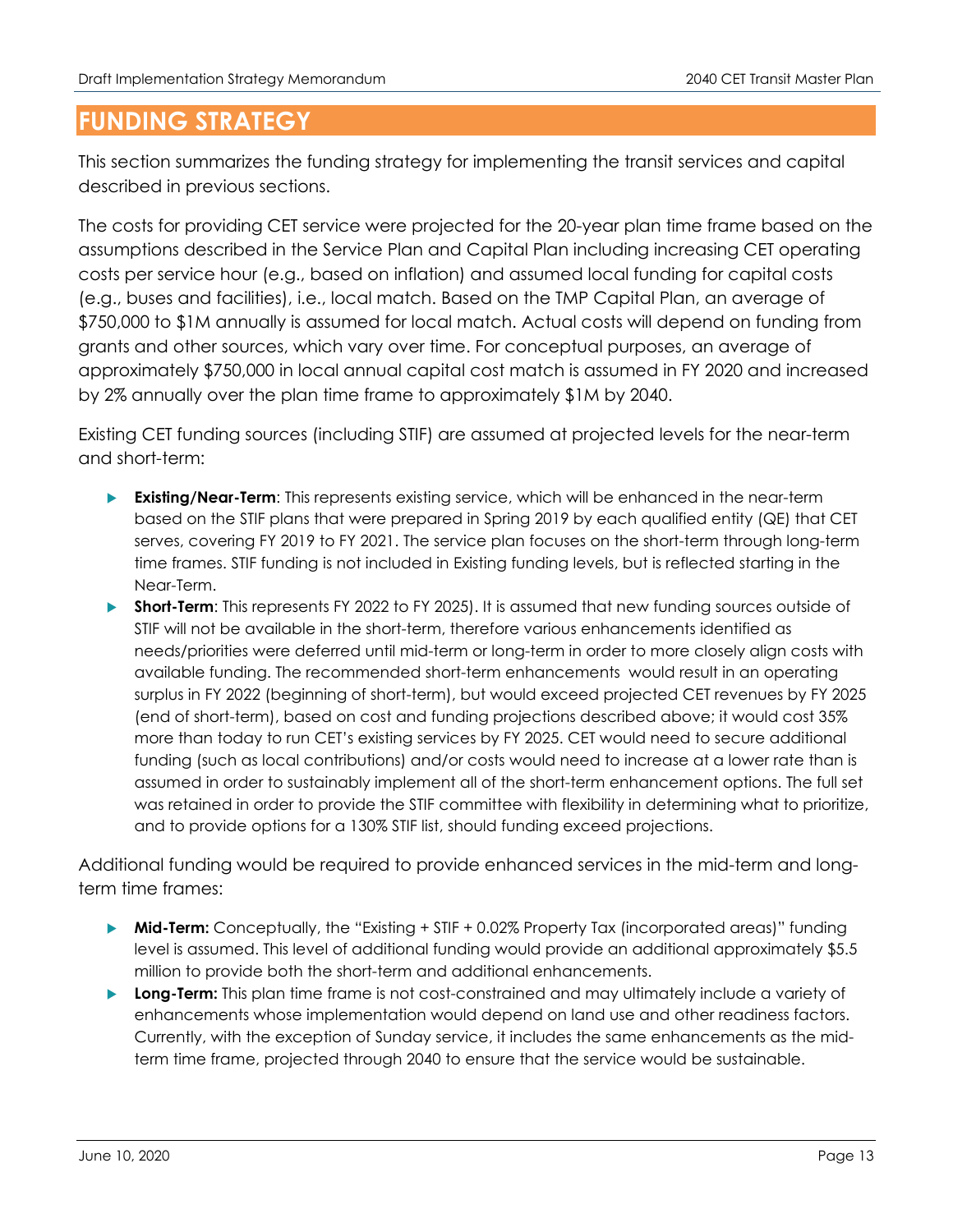**Error! Not a valid bookmark self-reference.** provides a summary of costs and funding with respect to the transit service implementation strategy described in previous sections.

Table 14 further breaks down these costs and funding to assist in transit service implementation by Qualified Entity. These costs and funding are identified through the mid-term phase (2030) only given that long-term (2040) Service Plan is not cost constrained.

#### **Table 13: Summary of Transit Service Costs and Funding Implementation Strategy**

|                                                              |                 |                  |                   |                |                 | % Change from Existing to: |                   |          |  |
|--------------------------------------------------------------|-----------------|------------------|-------------------|----------------|-----------------|----------------------------|-------------------|----------|--|
| <b>Phase Name</b>                                            | <b>Existing</b> | <b>Near-Term</b> | <b>Short-Term</b> | Mid-Term       | Long-Term       | <b>Near-Term</b>           | <b>Short-Term</b> | Mid-Term |  |
| <b>Plan Years</b>                                            | 2019-2020       | 2020-2021        | 2022-2025         | 2026-2030      | 2031-2040       |                            |                   |          |  |
| <b>Representative Year</b>                                   | 2019-2020       | 2020-2021        | 2024-2025         | 2029-2030      | 2039-2040       |                            |                   |          |  |
| <b>Service Costs - Existing / Maintain</b>                   | \$6,431,000     | \$6,984,000      | \$8,673,000       | \$11,298,000   | \$18,856,000    | $9\%$                      | 35%               | 76%      |  |
| <b>Service Costs - Enhancements</b>                          | \$0             | \$1,684,000      | \$3,334,000       | \$10,173,000   | \$24,582,000    | $\overline{\phantom{a}}$   |                   |          |  |
| <b>Service Costs - Total</b>                                 | \$6,431,000     | \$8,668,000      | \$12,007,000      | \$21,471,000   | \$43,438,000    | 35%                        | 87%               | 234%     |  |
| <b>Capital/Match Req't (Average)</b>                         |                 | \$752,000        | \$814,000         | \$899,000      | \$1.096,000     |                            |                   |          |  |
| <b>Existing + STIF Funding Only</b>                          | \$6,456,000     | \$9,890,000      | \$11,000,000      | \$12,500,000   | \$16,000,000    | 53%                        | 70%               | 94%      |  |
| <b>STIF Carryover</b>                                        |                 |                  |                   |                |                 |                            |                   |          |  |
| <b>Funding Surplus (Deficit)</b>                             | \$25,000        | \$470,000        | (\$1,821,000]     | ( \$9,870,000] | ( \$28,534,000] |                            |                   |          |  |
| Existing + STIF + 0.02% Property Tax<br>(incorporated areas) | \$6,456,000     | \$9,890,000      | \$11,000,000      | \$17,900,000   | \$24,800,000    | 53%                        | 70%               | 177%     |  |
| <b>STIF Carryover</b>                                        |                 |                  |                   |                |                 |                            |                   |          |  |
| <b>Funding Surplus (Deficit)</b>                             | \$25,000        | \$470,000        | (\$1,821,000]     | ( \$4,470,000] | (19,734,000)    |                            |                   |          |  |

Note: Existing and Near-Term include funds available through STIF funding in the FY 2019 – 2021 timeframe that will be used for services that CET has not yet started operating.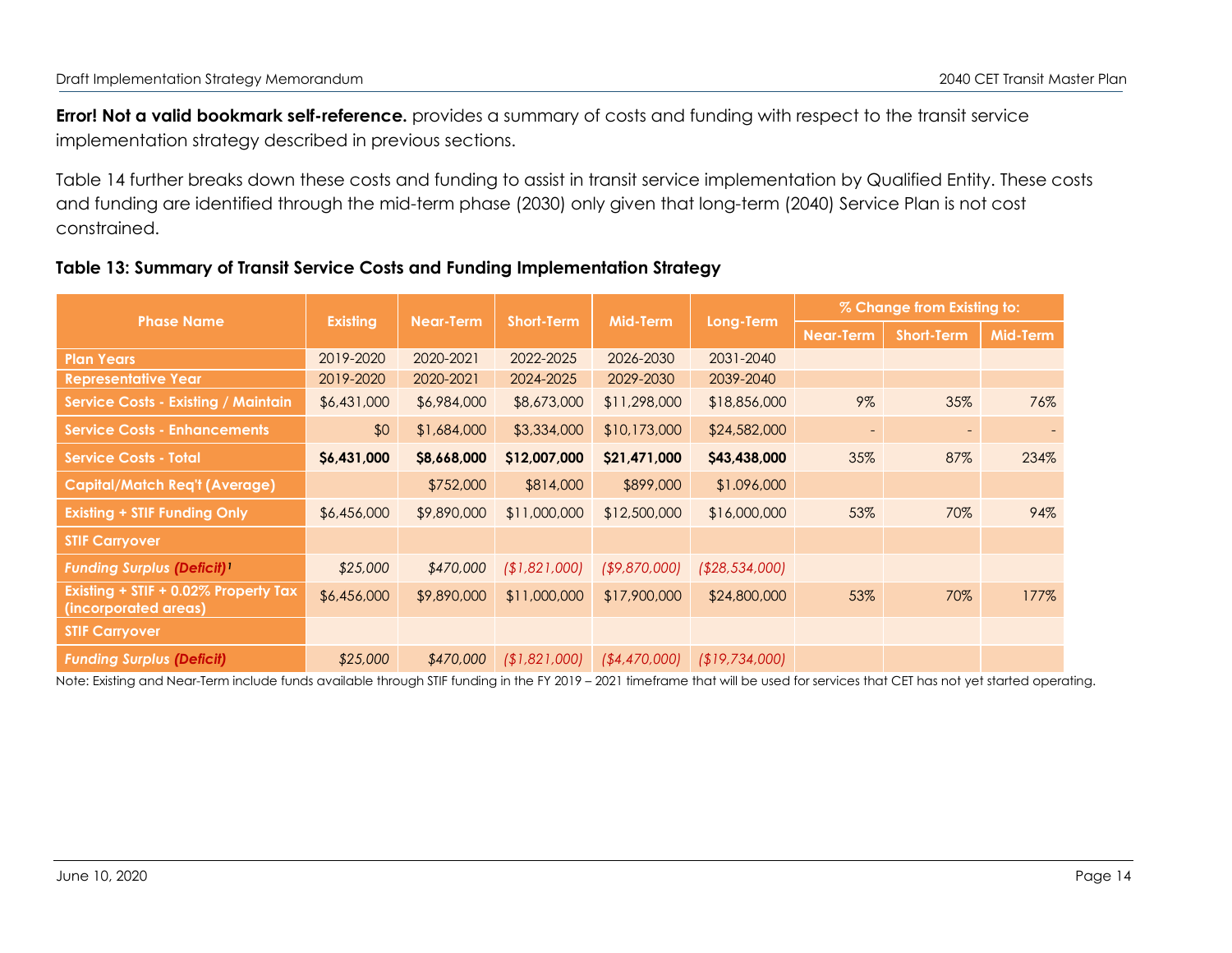# **Table 14: Transit Service Costs and Funding Implementation Strategy by Qualified Entity, Year-of-Expenditure Dollars**

| <b>Phase Name</b>                             | <b>Deschutes County</b> |                   | <b>Crook County</b> |                 |                   | <b>Jefferson County</b> |                 |                   | <b>Warm Springs</b> |           |                   |                 |
|-----------------------------------------------|-------------------------|-------------------|---------------------|-----------------|-------------------|-------------------------|-----------------|-------------------|---------------------|-----------|-------------------|-----------------|
|                                               | <b>Existina</b>         | <b>Short-Term</b> | Mid-Term            | <b>Existina</b> | <b>Short-Term</b> | <b>Mid-Term</b>         | <b>Existina</b> | <b>Short-Term</b> | Mid-Term            | Existina  | <b>Short-Term</b> | Mid-Term        |
| <b>Plan Years</b>                             | 2019-20                 | 2022-25           | 2026-30             | 2019-20         | 2022-25           | 2026-30                 | 2019-20         | 2022-25           | 2026-30             | 2019-20   | 2022-25           | 2026-30         |
| Representative Year                           | 2019-20                 | 2024-25           | 2029-30             | 2019-20         | 2024-25           | 2029-30                 | 2019-20         | 2024-25           | 2029-30             | 2019-20   | 2024-25           | 2029-30         |
| Service Cost                                  | \$5,484,000             | \$9,387,000       | \$18,102,000        | \$336,000       | \$667,000         | \$950,000               | \$557,000       | \$1,097,000       | \$1,585,000         | \$153,000 | \$381,000         | \$806,000       |
| <b>STIF Funding Only</b>                      | N/A                     | \$4,411,000       | \$5,630,000         | N/A             | \$320,000         | \$408,000               | N/A             | \$321,000         | \$409,000           | N/A       | \$100,000         | \$100,000       |
| <b>By Service Type</b>                        |                         |                   |                     |                 |                   |                         |                 |                   |                     |           |                   |                 |
| <b>Community Connector</b>                    | \$855,000               | \$1,927,000       | \$2,765,000         | \$98,000        | \$350,000         | \$538,000               | \$330,000       | \$780,000         | \$1,173,000         | \$153,000 | \$381,000         | \$806,000       |
| Fixed-Route                                   | \$2,290,000             | \$4,466,000       | \$11,315,000        | \$0             | \$0               | \$0                     | \$0             | \$0               | \$0                 | \$0       | \$0               | \$0             |
| Dial-A-Ride (All)                             | \$2,339,000             | \$2,994,000       | \$4,022,000         | \$238,000       | \$317,000         | \$412,000               | \$227,000       | \$317,000         | \$412,000           | \$0       | \$0               | \$0             |
| <b>Community Connector</b>                    |                         |                   |                     |                 |                   |                         |                 |                   |                     |           |                   |                 |
| Warm Springs - Madras                         | \$0                     | \$0               | \$0                 | \$0             | \$0               | \$0                     | \$76,000        | \$129,000         | \$190,000           | \$153,000 | \$262,000         | \$386,000       |
| Madras - Redmond                              | \$77,000                | \$181,000         | \$262,000           | \$0             | \$0               | \$0                     | \$156,000       | \$400,000         | \$575,000           | \$0       | \$0               | \$0             |
| Redmond - Bend                                | \$342,000               | \$664,000         | \$928,000           | \$0             | \$0               | \$0                     | \$0             | \$0               | \$0                 | \$0       | \$0               | \$0             |
| Prineville - Redmond                          | \$66,000                | \$167,000         | \$272,000           | \$98,000        | \$350,000         | \$538,000               | \$98,000        | \$250,000         | \$408,000           | \$0       | \$0               | \$0             |
| Sisters - Redmond                             | \$91,000                | \$155,000         | \$201,000           | \$0             | \$0               | \$0                     | \$0             | \$0               | \$0                 | \$0       | \$0               | \$0             |
| Sisters - Bend                                | \$106,000               | \$246,000         | \$344,000           | \$0             | \$0               | \$0                     | \$0             | \$0               | \$0                 | \$0       | \$0               | \$0             |
| La Pine - Bend                                | \$174,000               | \$357,000         | \$463,000           | \$0             | \$0               | \$0                     | \$0             | \$0               | \$0                 | \$0       | \$0               | \$0             |
| Warm Springs Rural<br>Shopper/Medical Shuttle | \$0                     | \$0               | \$0                 | \$0             | \$0               | \$0                     | \$0             | \$0               | \$0                 | \$0       | \$20,000          | \$53,000        |
| Warm Springs /<br><b>Employment Areas</b>     | \$0                     | \$0               | \$0                 | \$0             | \$0               | \$0                     | \$0             | \$0               | \$0                 | \$0       | \$99,000          | \$367,000       |
| La Pine - Sunriver                            | \$0                     | \$93,000          | \$121,000           | \$0             | \$0               | \$0                     | \$0             | \$0               | \$0                 | \$0       | \$0               | \$0             |
| Crooked River Ranch -<br>Redmond              | \$0                     | \$20,000          | \$53,000            | \$0             | \$0               | \$0                     | \$0             | \$0               | \$0                 | \$0       | \$0               | \$0             |
| Deschutes River Woods -<br>Bend               | \$0                     | \$44,000          | \$121,000           | \$0             | \$0               | \$0                     | \$0             | \$0               | \$0                 | \$0       | \$0               | \$0             |
| <b>Bend Local Service</b>                     |                         |                   |                     |                 |                   |                         |                 |                   |                     |           |                   |                 |
| Bend: Fixed-Route                             | \$2,290,000             | \$3,795,000       | \$9,163,000         | \$0             | \$0               | \$0                     | \$0             | \$0               | \$0                 | \$0       | \$0               | \$0             |
| <b>Bend: Dial-A-Ride</b>                      | \$1,141,000             | \$1,554,000       | \$2,373,000         | \$0             | \$0               | \$0                     | \$0             | \$0               | \$0                 | \$0       | \$0               | \$0             |
| <b>Bend: DAR/Microtransit</b>                 | \$0                     | \$725,000         | \$218,000           | \$0             | \$0               | \$0                     | \$0             | \$0               | \$0                 | \$0       | \$0               | \$0             |
| <b>Non-Bend Local Service</b>                 |                         |                   |                     |                 |                   |                         |                 |                   |                     |           |                   |                 |
| Redmond: Fixed-Rt/DAR                         | \$912,000               | \$1,711,000       | \$3,499,000         | \$0             | \$0               | \$0                     | \$0             | \$0               | \$0                 | \$0       | \$0               | \$0             |
| La Pine: DAR / Flex-<br>Route                 | \$272,000               | \$362,000         | \$471,000           | \$0             | \$0               | \$0                     | \$0             | \$0               | \$0                 | \$0       | \$0               | \$0             |
| Sisters: DAR / Flex-Route                     | \$14,000                | \$37,000          | \$48,000            | \$0             | \$0               | \$0                     | \$0             | \$0               | \$0                 | \$0       | \$0               | \$0             |
| Madras: DAR / Flex-Rt.                        | \$0                     | \$0               | \$0                 | \$0             | \$0               | \$0                     | \$227,000       | \$317,000         | \$412,000           | \$0       | \$0               | \$0             |
| Prineville: DAR / Flex-Rt.                    | \$0                     | \$0               | \$0                 | \$238,000       | \$317,000         | \$412,000               | \$0             | \$0               | \$0                 | \$0       | \$0               | $\overline{50}$ |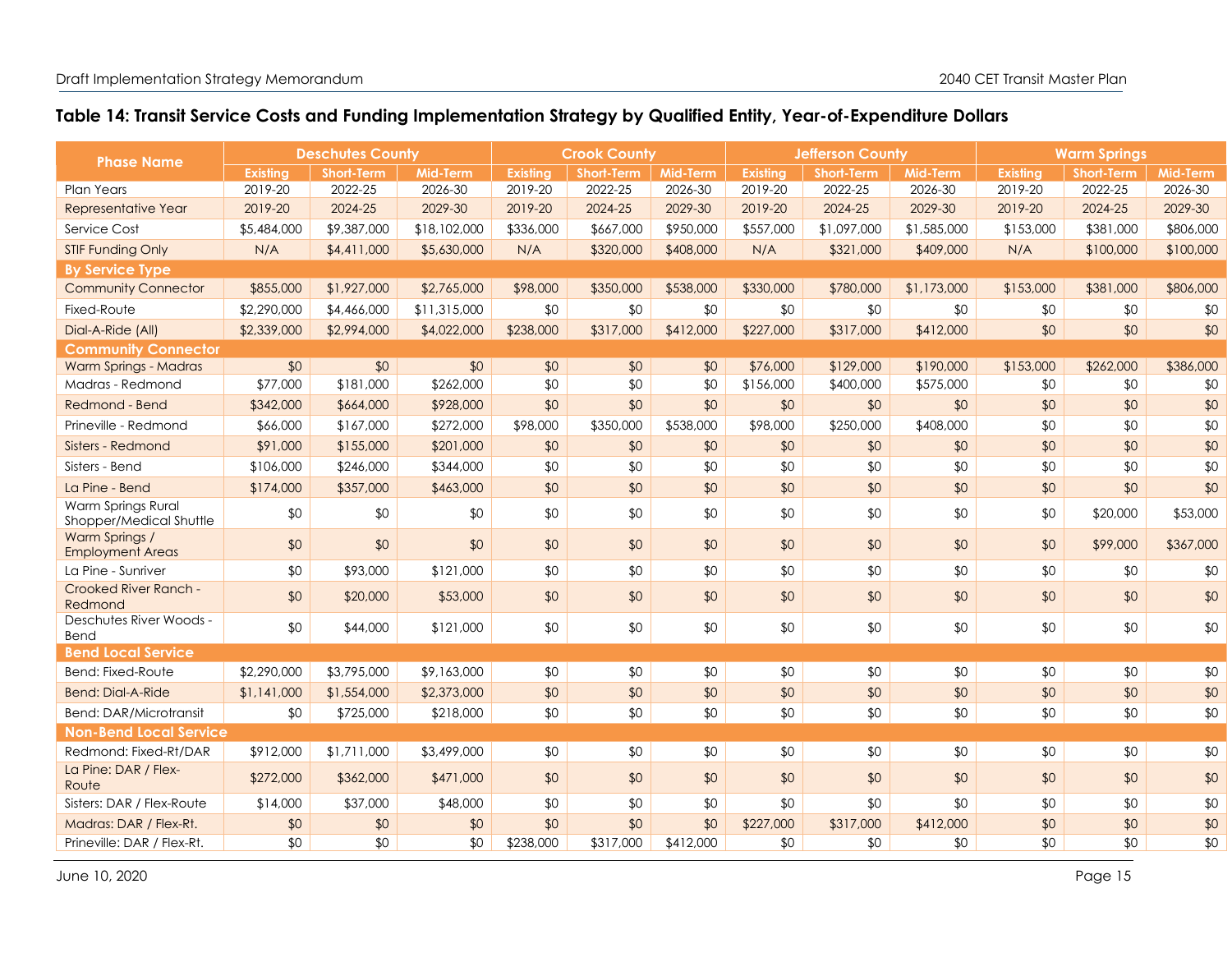# **ADDITIONAL IMPLEMENTATION ACTIONS**

The following describes additional implementation actions necessary for CET to implement the TMP to address the plan's goals and objectives and to have the organizational capacity to increase services.

# **ADMINISTRATIVE RESOURCES**

CET should establish an administration individual to offload administrative responsibilities from the transit operations and marketing teams. Administration staff handle internal tasks and operations that support all staff in their duties. Tasks typically include employee tracking, scheduling meetings, and preparing for staff and Board meetings. The following action items have been identified for administrative staff to support this TMP implementation:

- **Within 2 Years** 
	- $\blacktriangleright$  Hire an administration individual lead to assist with every-day office operations, particularly STIF reporting requirements.
- **Within 5 Years** 
	- **Hire an HR professional to assist with employee tracking, discipline, and benefit** functions.
	- Purchase a map plotter GIS and planning needs

#### **Ongoing**

- Monitor need for additional staff (e.g. IT, operations, marketing, travel training, health and human services).
- **Support each department to create an annual work plan to address the necessary** actions for the year and on-going activities.
- Purchase basic office equipment for current and new staff (e.g. computers, phones, printers, etc.), as well as added server capacity
- Provide Accident Investigation Training, Drug & Alcohol Awareness Training, and Harassment Training for staff and operators.
- **Provide GIS, Remix, and TBEST training to planning staff for preparing service maps and** to evaluate service areas.
- ь

# **FISCAL DEPARTMENT PLAN**

The fiscal department manages all tasks related to money. Its responsibilities include producing an annual budget, performing accounting functions, and supporting procurement processes. The following action items have been identified for the fiscal department to support this TMP implementation:

- **Within 2 Years** 
	- **Conduct a fare analysis to understand the impacts and potential of fare-free services** and subsidized fare for specific populations of riders.
- **Within 5 Years** 
	- Investigate alternative funding sources to support long-term service expansion.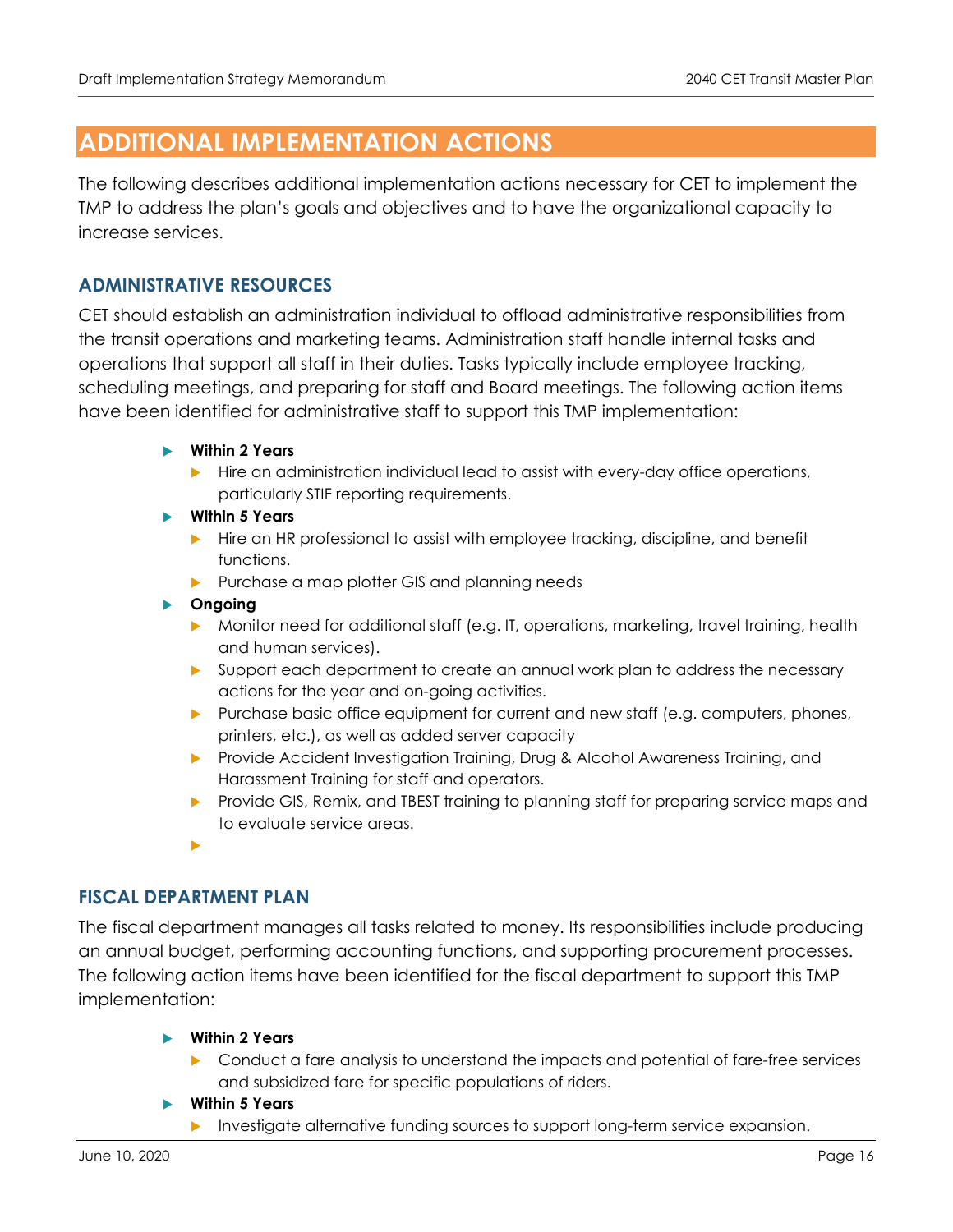#### **Ongoing**

Monitor and project existing funding sources.

#### **ROUTINE STIF PLAN UPDATES**

To effectively and sufficiently implement the transit service and capital plans, COIC should develop a STIF update plan that enables COIC to routinely update its STIF plans to align with CET's potentially evolving near-term priorities.

- **Within 2 Years** 
	- **Designate staff and develop STIF update plan.**
- **Ongoing** 
	- **Revisit STIF plans annually to reevaluate near-term priorities and modify where** necessary.
	- Meet with STIF committees annually when reevaluating near-term priorities.

# **VEHICLE FLEET REPLACEMENT**

To continue running an efficient public transit service and meet the vehicle demand of the service plan, COIC should develop a vehicle fleet replacement plan that enables CET to effectively monitor its entire fleet, routinely dedicate budget for necessary replacements accordingly, and routinely replace vehicles that meet eligibility requirements. The following action items have been identified related to vehicle fleet planning to support this TMP implementation:

#### **Within 2 Years**

- Designate staff and create a capital replacement schedule working with the fiscal department, including a bus purchasing plan to prepare for fleet expansion.
- $\blacktriangleright$  Hire additional mechanic staff to maintain increase in fleet
- Procure fleet management software
- **Within 5 Years** 
	- **•** Conduct a vehicle size/capacity needs and alternative fuels/battery electric bus study.
- **Ongoing** 
	- Monitor vehicle conditions and useful life and routinely update replacement schedule.
	- Allocate budget annually for vehicle replacement funding match.

# **MAINTENANCE FACILITIES MONITORING**

To continue running an efficient public transit service and meet the service demand of the service plan, COIC should develop a maintenance facilities monitoring program that enables COIC to monitor the capacity of existing facilities, search for potential locations when additional storage is needed as service expands, and dedicate budget for property acquisition. The following action items have been identified related to facility planning to support this TMP implementation:

**Within 2 Years**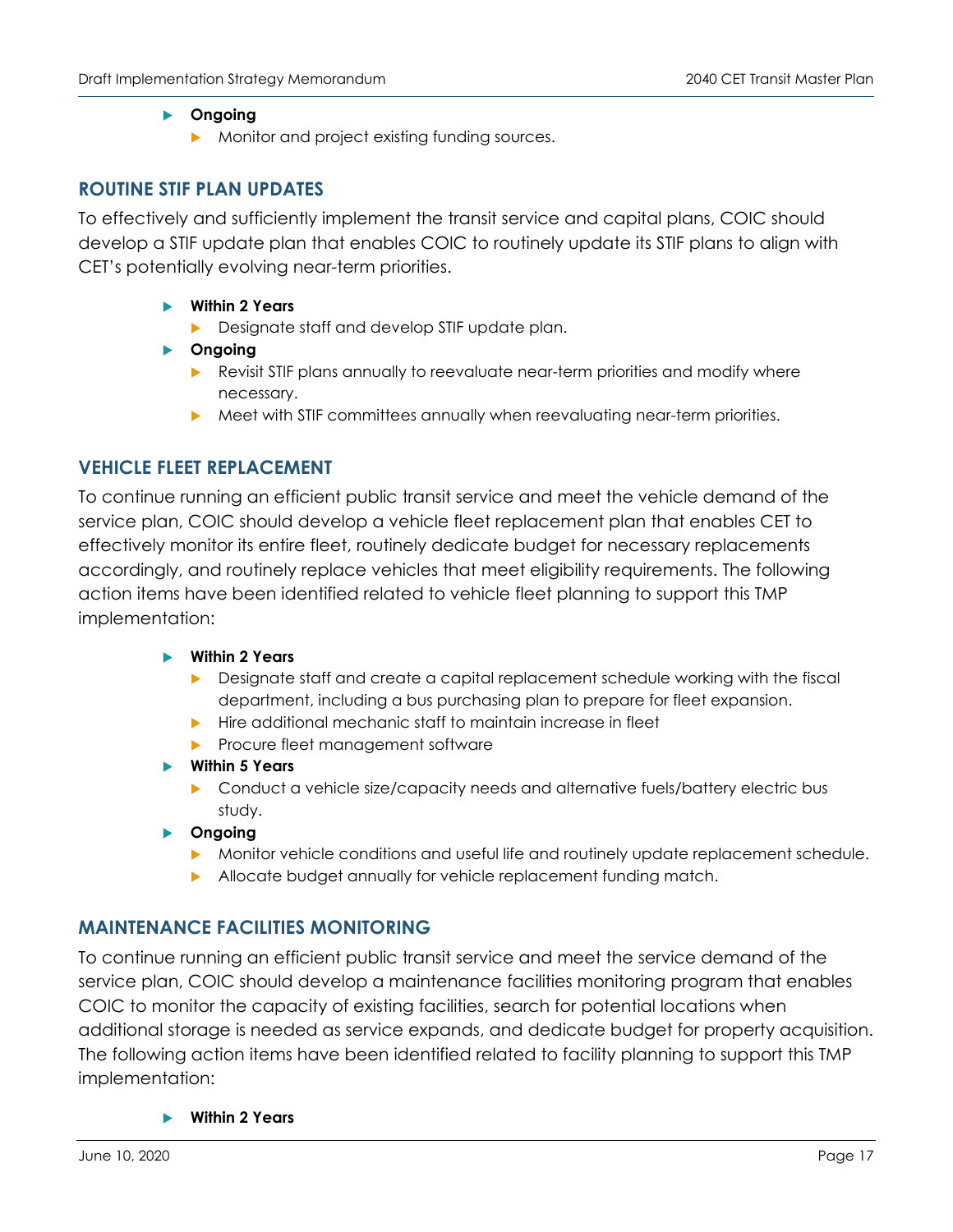- Develop a monitoring program to meet fleet capacity needs of a growing system.
- Where possible, further develop existing facilities to increase vehicle storage capacity, amenities and needs for drivers and supervisors, and training space.

#### **Within 5 Years**

**Search for potential locations for additional vehicle storage and operations space as** service expands.

#### **Ongoing**

Dedicate budget annually for property acquisition.

# **COMMUNITY COORDINATION**

To achieve the objectives under TMP Goal's 1, 4, and 5, COIC should develop a coordination plan that enables COIC to integrate its services with partner agencies; communities and private developers; other local and inter-city transit service providers; Transportation Management Associations; and health and human service providers.

#### **PARTNER AGENCIES**

Partner agencies include the road authorities of the roadways along which CET operates, possibly including the Oregon Department of Transportation (ODOT); Deschutes, Jefferson, and Crook counties; the cities of Bend, Redmond, Sisters, La Pine, Prineville, Metolius, Culver, Madras; and the Confederated Tribes of Warm Springs. This section of the plan can assist COIC in routinely coordinating with these partner agencies to integrate and enhance its services in the following ways:

- Establish transit supportive corridors and a higher density and level of pedestrian-oriented development standards within ¼ mile of existing and planned transit stops;
- **Continually improve the safety, accessibility, and efficiency of transit service; and**
- Assess and improve pedestrian and bicycle connections and access to transit corridors and stops, including encouraging the completion of pedestrian and bicycle system gaps, implementing protected road crossings, and providing bicycle parking.

The following action items have been identified related to agency coordination to support TMP implementation:

#### **Within 2 Years**

 Work with the local agencies to implement the comprehensive plan and development code recommendations in the following section.

#### **Within 5 Years**

- Work with local agencies on transit route/bus stop guidance or guidelines and improving safety of transit stops including street lighting.
- Work with Central Oregon school districts to further their safe routes to school programs and identify gaps in pedestrian and bicycle connections to bus routes.
- Work with local agencies to increase their capacity to provide TDM programming and support, either independent or in coordination with COIC.
- **Ongoing**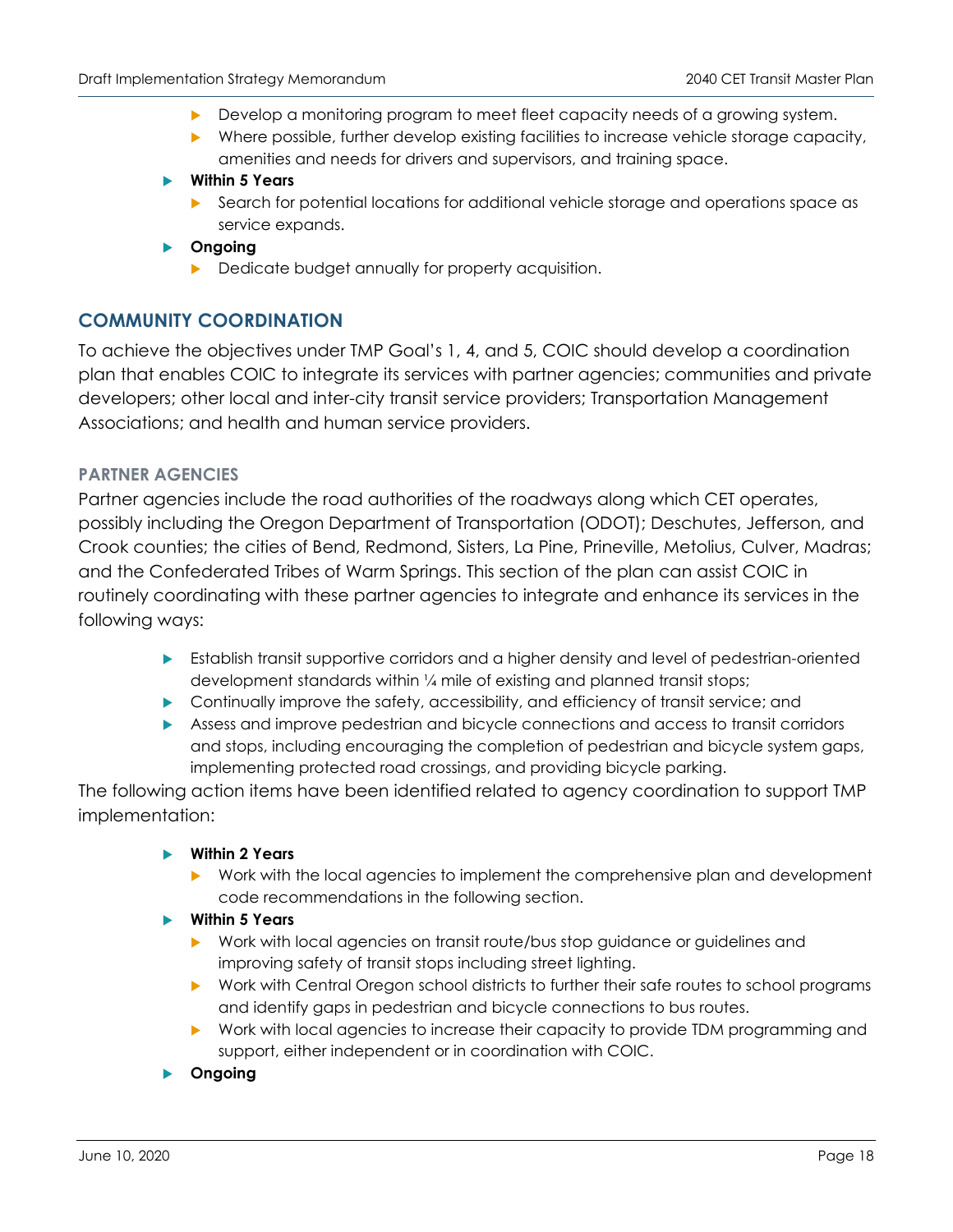- Work with local agencies to improve pedestrian and bicycle access to mobility hubs and stops and provide long-term/secure bicycle parking at mobility hubs and parkand-ride facilities.
- **Sit on local transportation committees to provide transportation options guidance and** perspective.
- Work with local jurisdictions to ensure ADA compliance regarding transit infrastructure and bicycle and pedestrian access to transit.

# **PRIVATE DEVELOPMENT COMMUNITY**

The private development community includes private businesses who develop on lands adjacent to CET services. This section of the plan can aid COIC in routinely coordinating with the private development community to integrate and enhance its services in the following ways:

- Developing model projects on primary corridors and at community transit hubs; and
- Continually improving the safety, accessibility, and efficiency of transit service.

The following action items have been identified related to private development community coordination to support this TMP implementation:

- **Within 2 Years** 
	- Develop a plan to monitor development throughout Central Oregon for transit service and facility opportunities.

#### **Ongoing**

- Work with businesses and private developers to identify key locations along primary transit corridors to develop model projects (e.g. transit stops, mobility hubs, etc.)
- Work with businesses and private developers to increase safety at transit stops including street lighting.
- ▶ Work with private developers to improve pedestrian and bicycle access to mobility hubs and stops and provide long-term/secure bicycle parking at mobility hubs and park-and-ride facilities.
- **•** Continue to explore new partners, such as bicycle and pedestrian advocacy groups and major employers.

# **TRANSIT SERVICE PROVIDERS**

Transit service providers include those who operate within and connect to Central Oregon that are not CET. This section of the plan can aid COIC in routinely coordinating with local and other inter-city transit service providers and collaborating with Commute Options, organizations that provide transportation and travel training for people with disabilities, veteran's groups, Transportation Management Associations, and other employer transportation programs to cosubmit grant applications and consider joint operations and funding of cross-jurisdictional services.

The following action items have been identified related to transit service provider coordination to support this TMP implementation: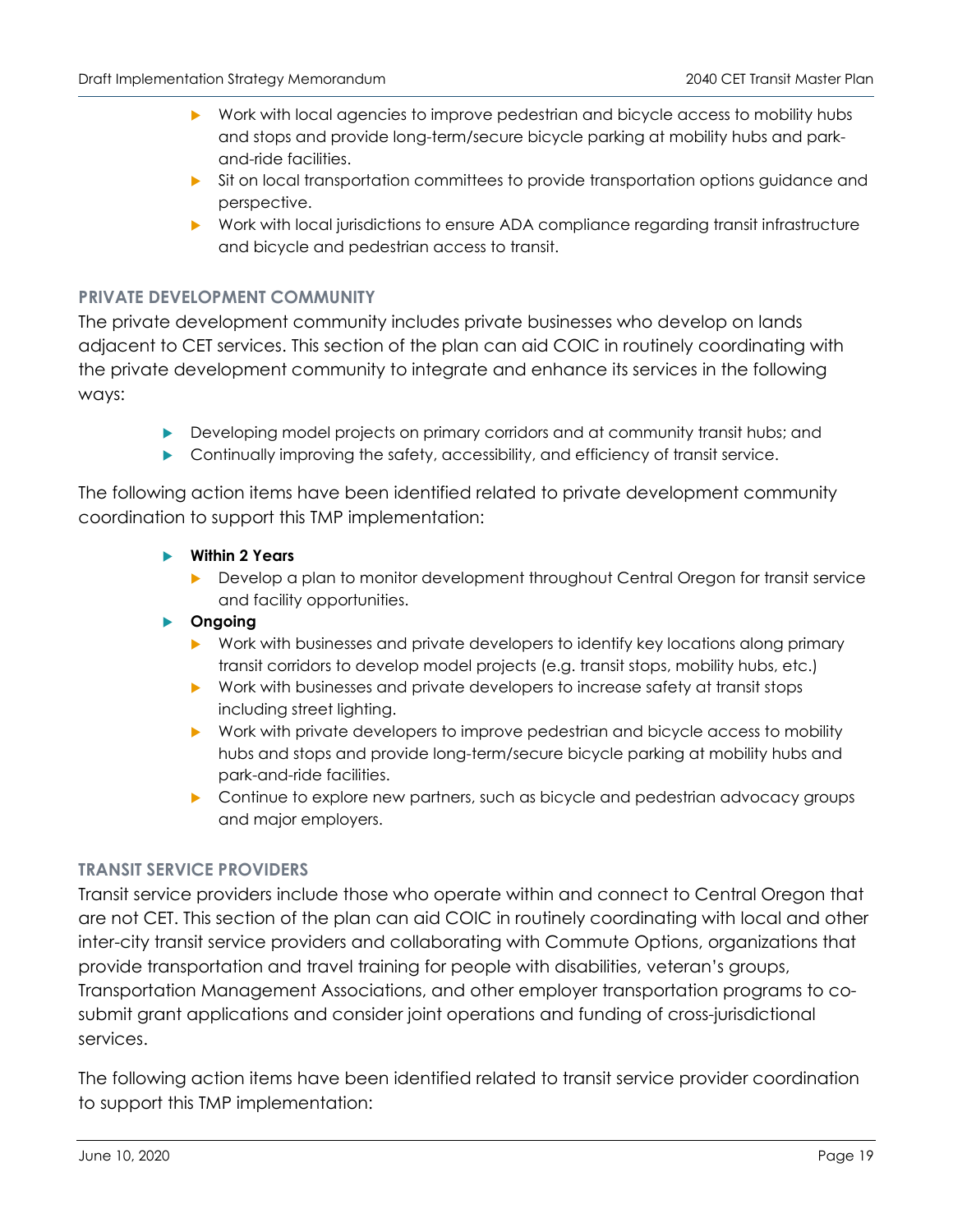#### **Within 2 Years**

- Develop a plan to monitor all inter-city transit services reaching CET's service area to consider for integration/coordination to improve connectivity to other areas of the state.
- **Ongoing** 
	- Designate staff and develop a plan for coordinating with transit service providers operating within CET's service area.
	- **D** Coordinate with transit service providers to improve access and transfers between their services and CET services including route scheduling and mutual stops, mobility hubs, and park-n-ride facilities.
	- **Collaborate with transit service providers to co-submit on grant applications to support** cross-jurisdictional services, including those that operate outside of but reach CET's service area.

#### **HEALTH AND HUMAN SERVICE PROVIDERS**

This section of the plan can aid COIC in routinely coordinating with health and human service providers to understand and meet the needs of transportation disadvantaged populations.

The following action items have been identified related to health and human service provider coordination to support this TMP implementation:

- **Within 2 Years** 
	- Designate or hire staff who specialize in Americans with Disabilities Act (ADA) compliance.
	- **Partner with HHS providers to share API portals and interfaces to ensure easy** transportation payment coverage and benefits
- **Ongoing** 
	- Work with health and human service providers to improve access to transit for disadvantaged populations such as including ADA compliant transit facilities and subsidized fare for low-income, disabled, and senior riders.

# **TRANSIT STOP DESIGN**

To achieve the objectives under TMP Goal 3, COIC should develop transit stop design guidelines that enables COIC to provide functional and appealing amenities at transit stops appropriate to the amount the stop is used.

The following action items have been identified related to transit stop design to support this TMP implementation:

- **Within 2 Years** 
	- Develop transit stop design guidelines with respect to types and locations to promote consistency across bus stops.
	- **Dreamize bus stop easements, locations, and rights for current and future route** planning.
	- **Demonstrate bus stop amenities data.**
- **Ongoing**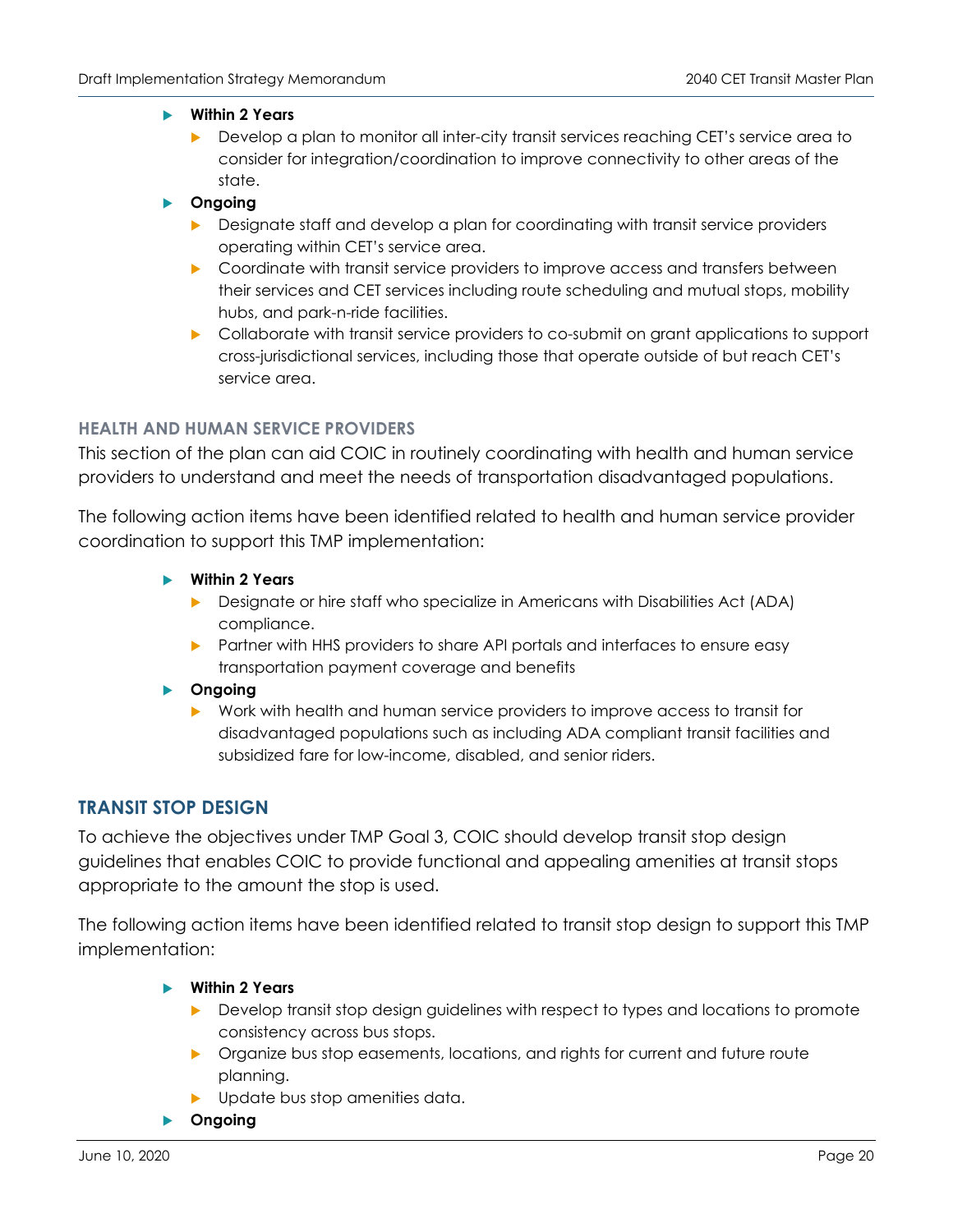- **Create and maintain a bus stop inventory, including ADA-compliant or deficient stops.** Provide in a GIS format for easy distribution to local jurisdictions.
- **Install and maintain schedules in each bus shelter.**
- **Provide pedestrian-scale lighting at transit stops where street lighting is not present.**
- Monitor the condition of bus stop amenities and update when needed.

# **TRANSIT SERVICE MARKETING**

To achieve the objectives under TMP Goal 3, COIC should develop a transit service marketing plan that enables COIC to make riding CET service easy, safe, and comfortable in the following ways:

- Supporting Transportation Demand Management (TDM) efforts that address ridesharing programs, park-and-ride facility development, and more effective (e.g., personalized) outreach regarding existing transportation options;
- **Continuing to promote transportation options via website and social media platforms;**
- **Providing safety tools (e.g. blinky lights), incentives, and rewards to promote transit services** to choice riders and to encourage existing passengers to keep riding the bus;
- Addressing cultural and language barriers to using transit including consulting with Limited English Proficiency (LEP) populations to improve CET outreach and materials;
- Developing materials for ongoing travel training program activities;
- Continuing to improve ease of access/use of CET services for all customers, including centralized and accessible service information; and
- **Continuing to improve marketing and access for visitors/tourists.**

The following action items have been identified related to transit service marketing to support this TMP implementation:

#### **Within 2 Years**

- **Create a communications plan, with identified audiences, dates, messaging, and** communications platforms.
- Include existing transportation options in all marketing materials and on the website to educate about for-hire transportation services and apps, such as ride-hailing or carshare companies.
- **Demographs** Update all materials and the website to provide enhanced information about mobility options to points outside Central Oregon and where and how CET connects to them.
- Provide customer service training and improve communication tools for bus stops complaints, service complaints and tracking requests for service, etc.

#### **Ongoing**

- **Develop reports on service performance monitoring and make public.**
- **D** Continue outreach to existing partners, including employers. Administer working sessions with partners and stakeholders.
- ▶ Outreach to new target audiences (such as minority populations, youth, and others), not just the commuting public.
- Work with employers, colleges/universities, and other organizations to develop new group pass program and sponsorship agreements.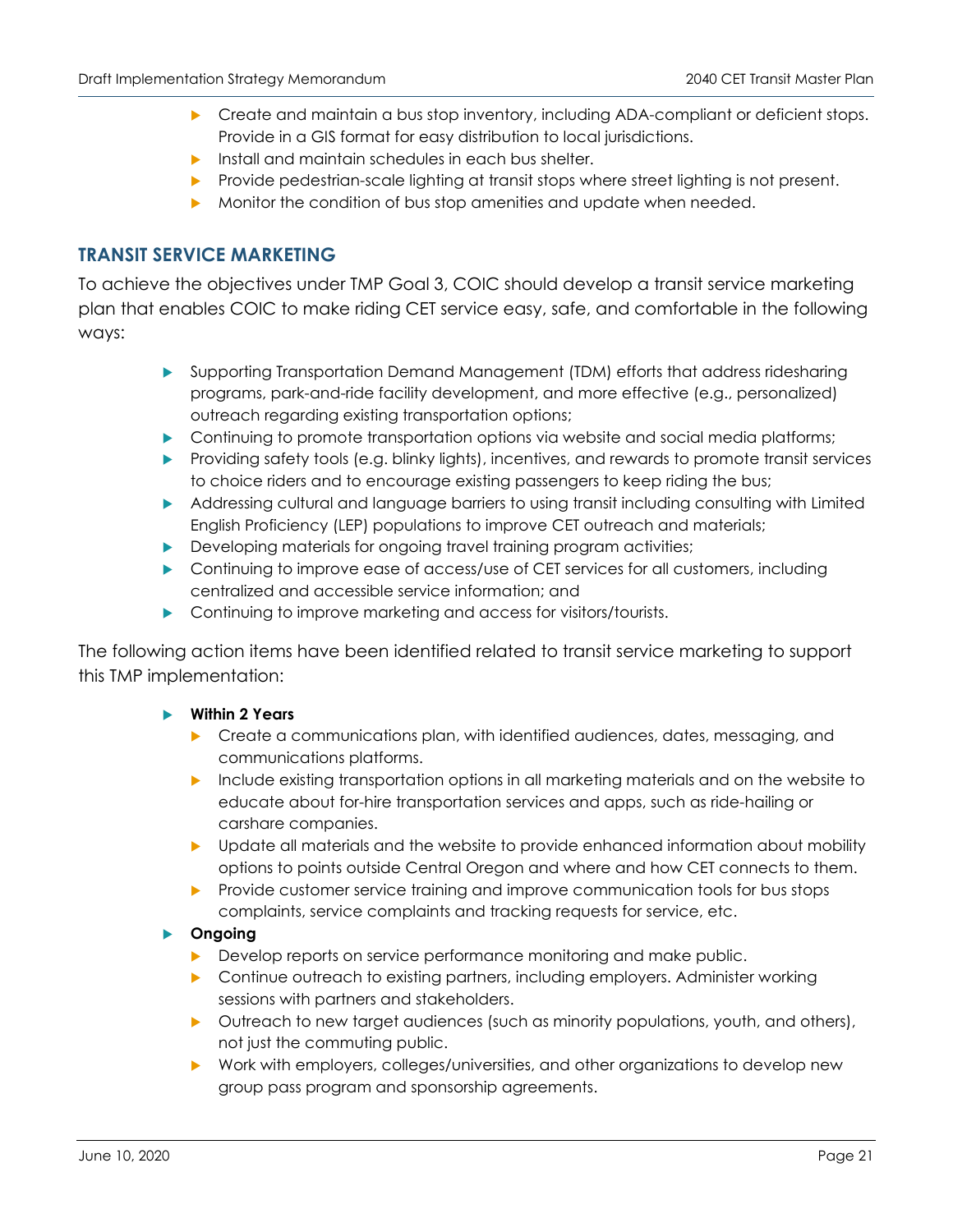- When new tools are added to CET's services, update all materials and the website to reference the current services available and create a marketing or campaign strategy to share with the traveling public.
- **Market park-and-ride facilities and monitor the ability to formalize more throughout** CET's service area.
- **Promote CET's ability to provide travel training and other programs in Spanish.**
- **•** Continue conventional marketing emphasizing TV, radio, digital media and newspaper. Continue outreach and engagement activities such as tabling, events, and liaison activities.
- **D** Conduct specialized outreach for new routes and services, such as flyers and postcards.
- Work with local jurisdictions to market CET services and programs through utility bills or other announcements sent out to citizens (e.g. water bills, announcements through the office of the city manager, and seasonal Parks and Recreation pamphlets).

# **GROUP PASS PROGRAM**

To achieve the objectives under Goal 4, COIC should refine its group pass program to support, market, and track program-enlisted employers, schools, institution, and communities in a regional effort to increase transit travel and reduce auto dependency.

The following action items have been identified related to developing a transit pass program to support this TMP implementation:

- **Within 2 Years** 
	- Research peer transit provider pass programs
	- **Establish pass program models that are flexible and customized**
- **Within 5 Years** 
	- Refine brochures/outreach materials
	- Conduct enhanced business outreach
	- **Continually update pass program webpage on CET website**
- **Ongoing** 
	- **E** Enlist at least one new employer, college/university, or organization into the program each year.
	- Seek partnerships with employers who rely on transit for workforce to provide monetary support for the service.

# **EMERGING TECHNOLOGY TRACKING**

To achieve the objectives under Goal 5, COIC should develop an emerging technology plan that enables COIC to track emerging technologies and transit service models and how relevant advancements might support the vision and goals of CET.

The following action items have been identified related to emerging technology tracking to support this TMP implementation:

#### **Within 2 Years**

Purchase Mobile Data Terminals for all CET fleet.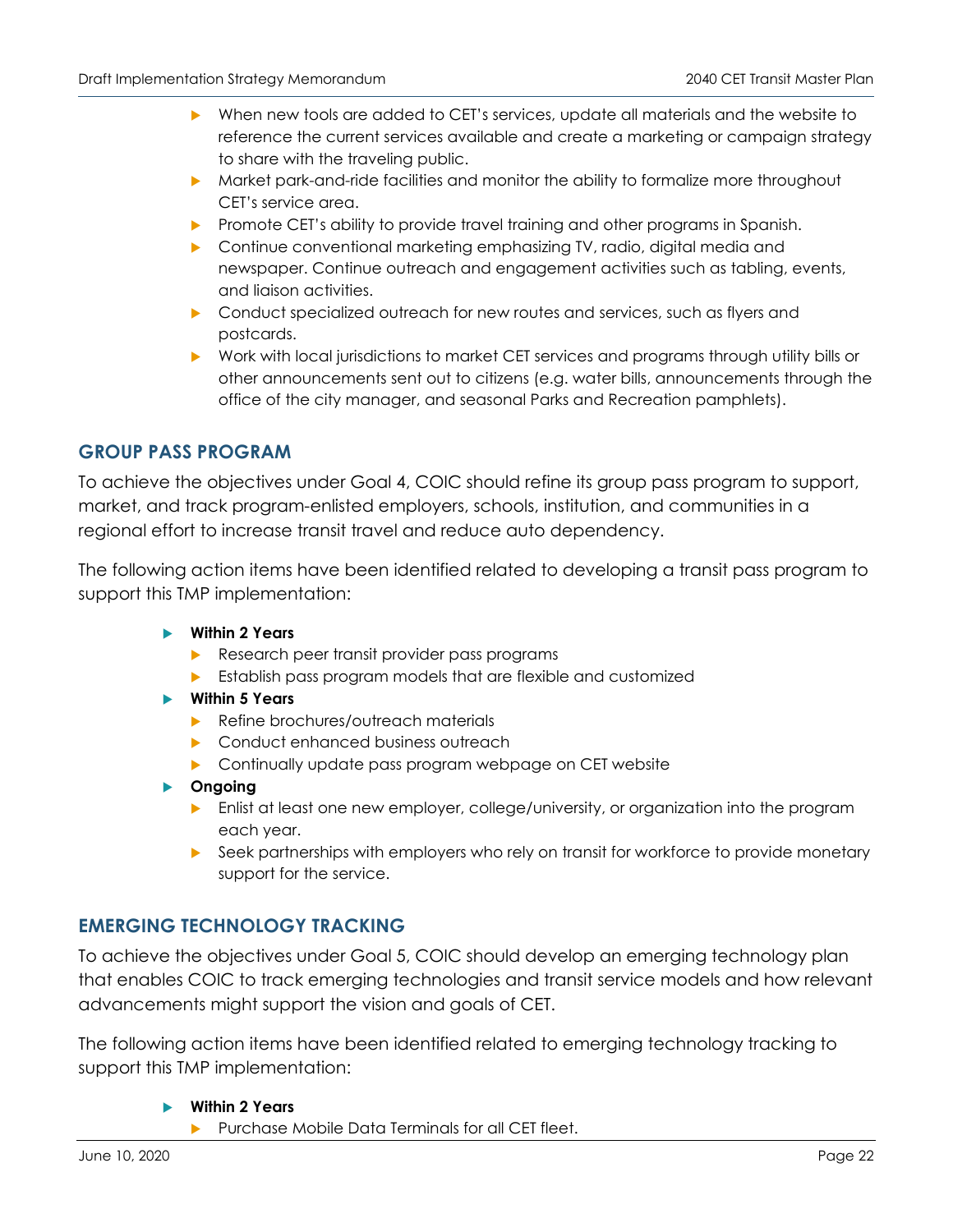- Secure a vendor with all on-board system capabilities in one platform, including automatic vehicle location capabilities, multiple service type interfaces, General Transit Feed Specification (GTFS) and real-time rider information.
- Purchase radio maintenance packages.
- Work with IT to plan for potential issues during a disaster or massive equipment failure. Provide a disaster recovery solution for network, internet, and critical systems.
- **Evaluate and implement passenger WiFi for fixed-route vehicles and mobility hubs.**

#### **Within 5 Years**

- Monitor microtransit service models and adopt service standards. Consider staffing responsibility for ongoing oversight of operations.
- Provide a GIS web app resource for inventory of existing stops and routes, deficient stops, wanted stops on existing routes, and future routes. Include tax lots for development reviews by local jurisdictions.

#### **Ongoing**

- **Explore new technology such as apps, social media, and other tools to support service** expansion and improve rider experience.
- Evaluate and implement updated digital signage for passenger announcements and schedule notification at transfer stations and major bus stops. For some locations, explore options to purchase and install Reader Boards that give estimated arrival times of buses with messages and voice recordings.
- Evaluate and update security and disaster response features and processes to remain current with technology advances.
- Dedicate budget towards access control and security systems which house fleet, maintenance equipment and transit facilities

# **LOCAL AGENCY IMPLEMENTATION**

This section summarizes recommendations for jurisdictions in the CET service area to assist them in implementing the CET Master Plan, including incorporating transit-supportive policy and development provisions in local plans and codes.

To implement the Master Plan, service area jurisdictions should consider the following adoption actions:

1. **Comprehensive Plan** - The CET Master Plan will outline service planning and capital **planning recommendations** for each community, consistent with the Transit Service Plan and Transit Capital Plan. In addition, local jurisdictions should have policies in their adopted plans that support Master Plan recommendations. **Recommended transitsupportive policy statements** are proposed in the *Comprehensive Plan Implementation* section below. Jurisdictions should adopt these recommendations as part of the transportation element of their comprehensive plan. This can be accomplished as an amendment to the adopted comprehensive plan document, or through an update of the local transportation system plan, the transportation element of the local comprehensive plan.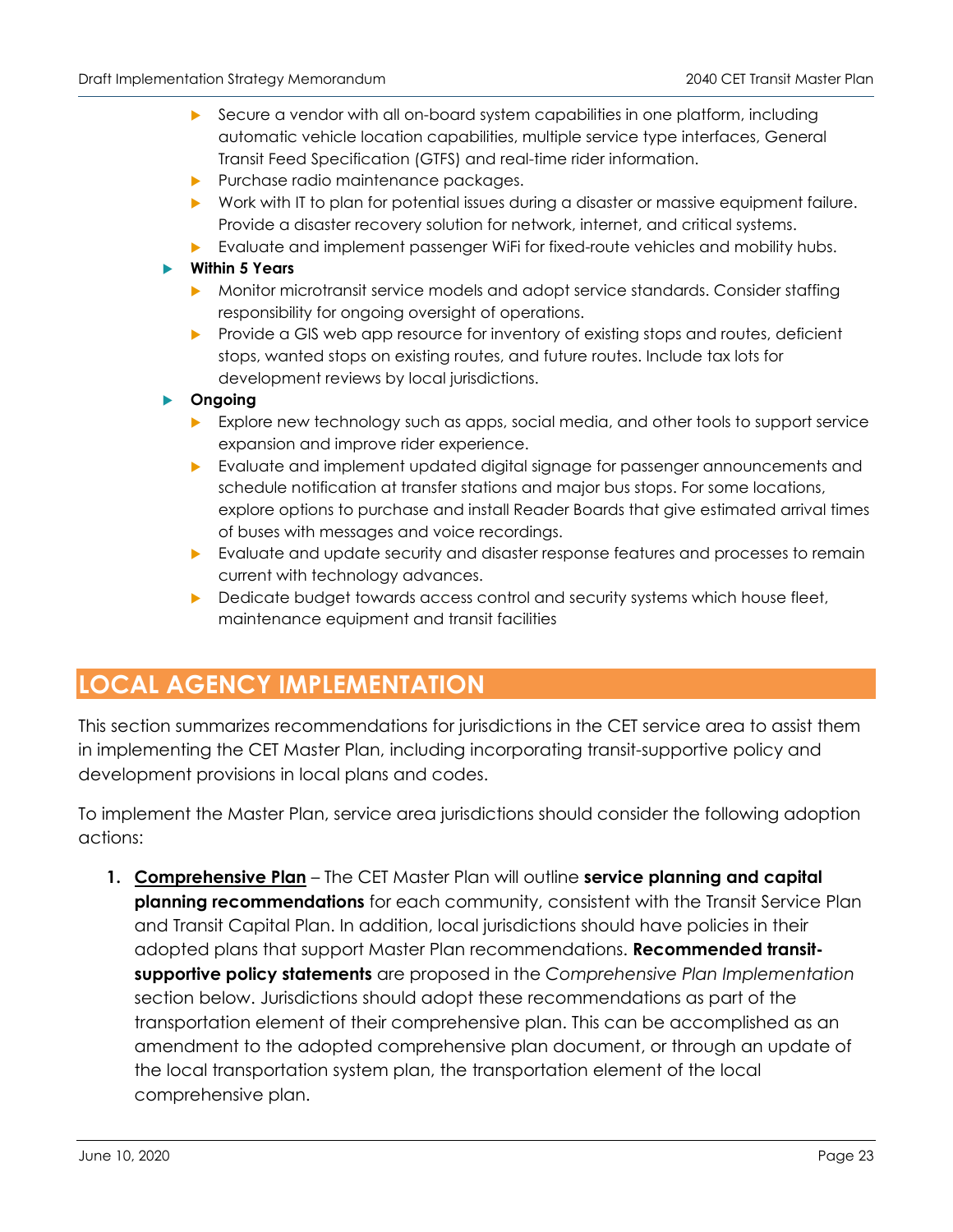**2. Development Code** – Transit-supportive development requirements can help further regional and local transit policy objectives and implement Master Plan recommendations. To assist local partners in implementing the Master Plan, **code amendment recommendations** for each jurisdiction are summarized in the *Development Code Implementation* section below. Based on these recommendations, specific development code language will be produced for each community and included as an attachment to the CET Master Plan. Recommended code amendments will be formatted as "adoption-ready," but may require some refinement by the jurisdiction. In some cases "model code" language will be suggested to further policy discussions within the community and with local decision makers in preparation for potential future code amendments.

Each jurisdiction will have a Community Pull-Out attached to the CET Master Plan that will detail the service planning, capital planning, policy, and code amendment recommendations. The following sections provide more detail – including jurisdiction-specific guidance – related to transit-supportive policy and development code recommendations.

# **COMPREHENSIVE PLAN IMPLEMENTATION**

To ensure consistency between local planning and the recommendations of the CET Master Plan, each community should adopt service planning recommendations (including mapping) and capital planning recommendations from the CET Master Plan. As part of a community's comprehensive plan or transportation system plan, those recommendations can serve as an updated transit plan. Service planning and capital planning recommendations are detailed in Memorandums #6 and #7, summarized previously in this memorandum, and will be included in the Master Plan.

Likewise, recommended transit-supportive policy statements should also be reflected in local comprehensive plans or transportation system plans, serving as part of an updated transit plan. Recommended policy statements for local jurisdictions echo the vision, goals, and objectives that will be included in the Master Plan. The Master Plan vision and proposed local policy language is included below. Each jurisdiction in the CET service area should review existing plan policies to assess if the following vision and transit policies are reflected or if policy enhancements could be made, using the following language as a guide.

VISION: Provide transit for all users that is safe, accessible, and efficient and that supports a balanced transportation network in our community, which is needed for mobility, equity, and economic growth.

# POLICIES

*1. The [City/County] will facilitate provision of transit service to its community members, with particular attention to members who may be "transit-dependent" due to factors such as age, income, or disabilities.*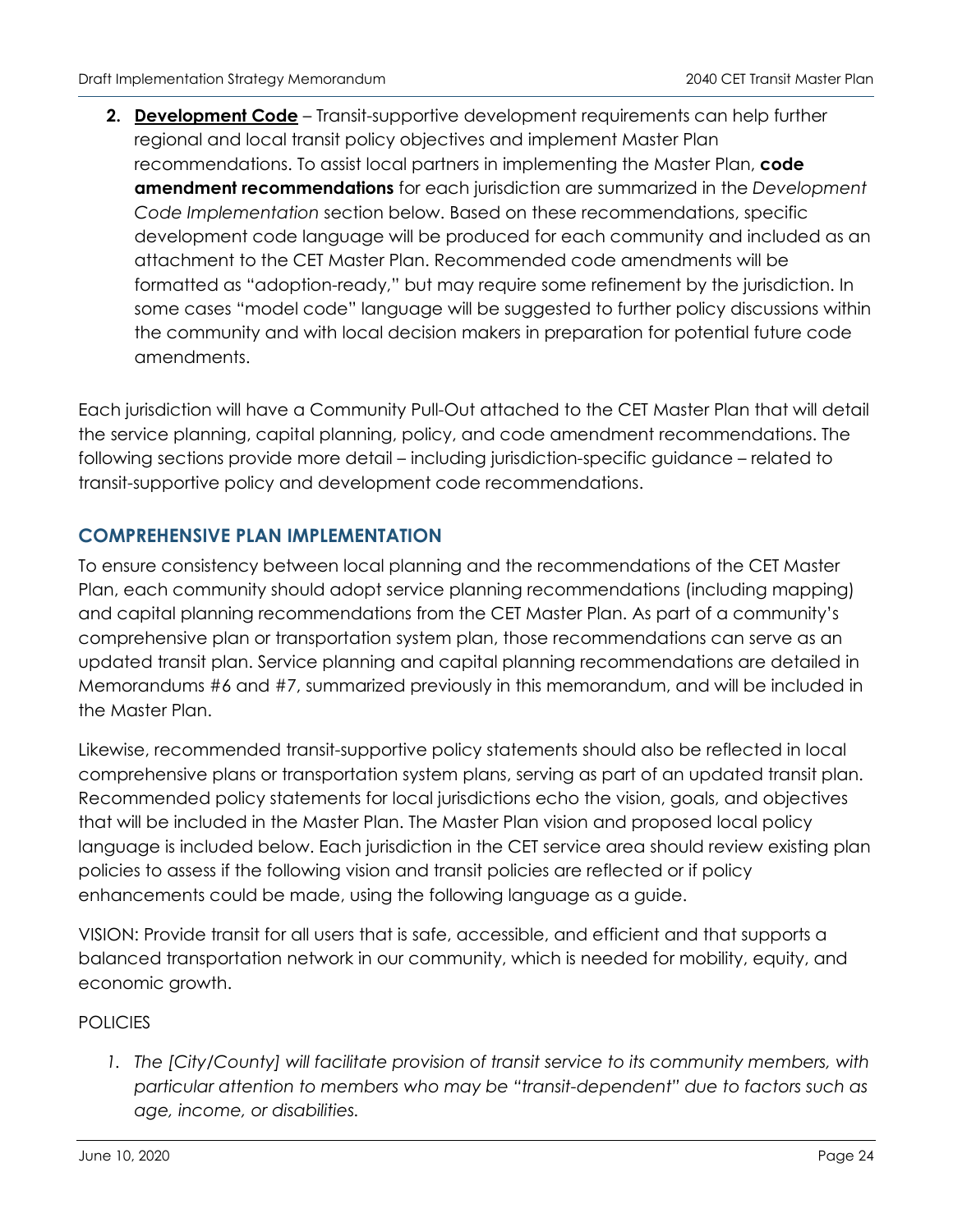- *2. The Cascades East Transit (CET) Master Plan provides policy and implementation direction for transit planning in jurisdictions within the district's service area, including route development, financing, and physical improvements necessary to maintain and improve public transit service for jurisdiction residents, businesses, institutions, and visitors.*
- *3. The [City/County] will continue to engage in long-range planning and implementation efforts led by CET.*
- *4. The [City/County] will invite transit service providers to participate in the development of*  long-range plans and review of land use applications that may have implications for *transit service.*
- *5. The [City/County] will require development or will facilitate coordination between development and the transit service provider to provide transit-related improvements such as shelters and lighting to complement transit service and encourage higher levels of transit use. Transit stop improvements will be coordinated with the transit service provider and must be consistent with adopted transportation and transit plans.*
- *6.* [For jurisdictions with existing or planned fixed route service] *The City will support higherdensity and mixed land use around transit stops and in transit corridors to make transit service more feasible and effective.*
- *7. The [City/County] will provide or will require development to provide adopted transportation system-related improvements such as pedestrian and bicycle connections to transit stops, including ADA-accessible improvements, given nexus and proportionality can be demonstrated for private development.*
- *8. The [City/County] will support connections between transit and other transportation services and options.*
- *9. The [City/County] will support improved transit access to benefit public health, including providing access to active transportation options and health-supporting destinations such as health care, groceries, and recreation.*
- *10. The [City/County] will support strategies to reduce single-occupancy vehicle trips, greenhouse gas emissions, and other pollution.*

# **DEVELOPMENT CODE IMPLEMENTATION**

The implementing development code recommendations in this subsection reflect recommendations made in the Transit-Supportive Development Strategies Memorandum, dated November 19, 2019. Transit-supportive development, or transit-oriented development ("TOD"), strategies focus on code language that institutionalizes coordination between transit agency and developer and supports transit- and pedestrian-oriented density and design.

Recommendations for implementing development code is presented below by jurisdiction. Opportunities for vetting and adopting recommended code are identified.

# **BEND**

Implement transit-supportive development code through targeted modifications of existing development code sections. The amendments would apply to varying levels of geography: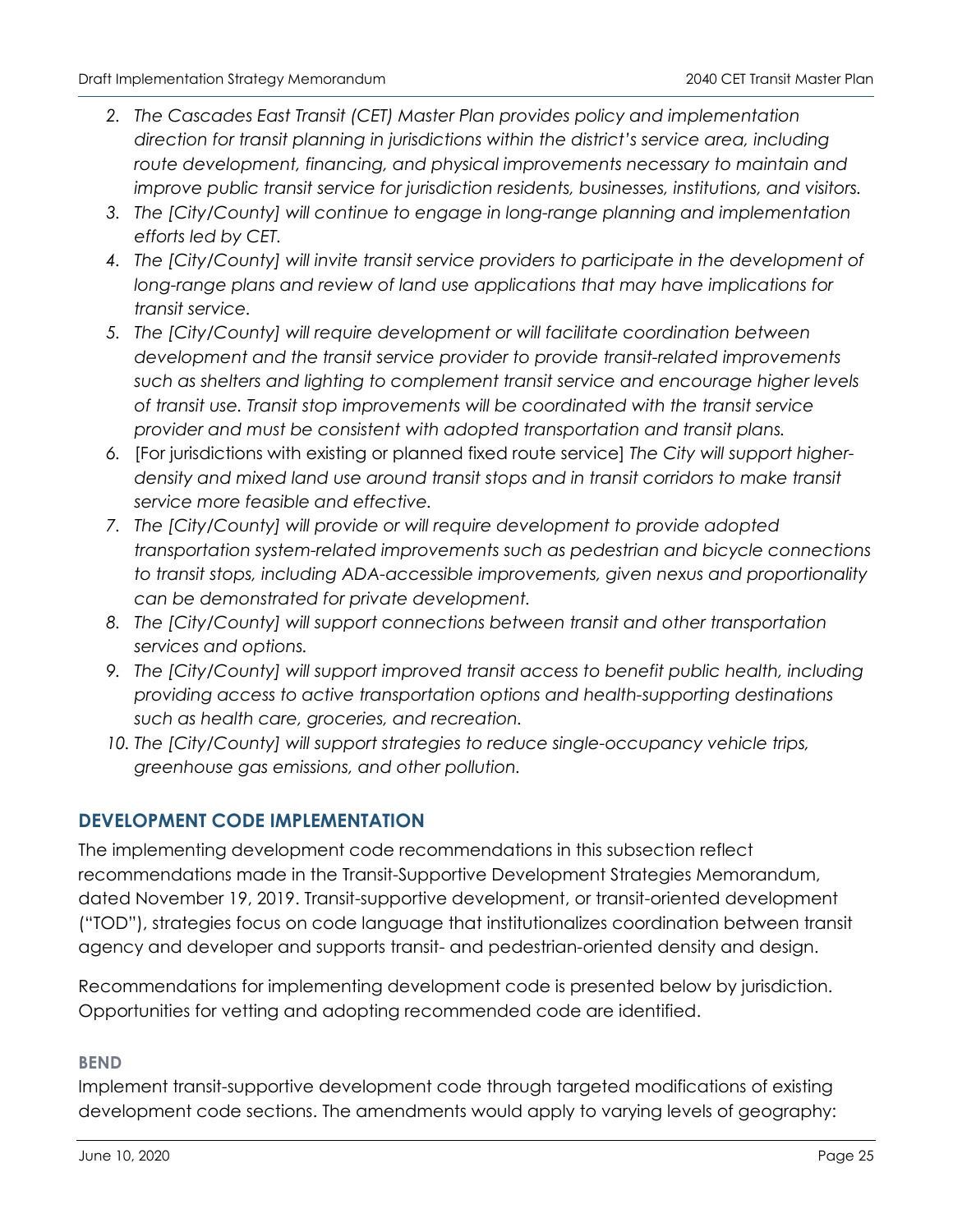- **EXISTING AND PROPERTY EXISTING AND PROPERTY**
- **P** proposed primary transit corridors
- **EXISTING AND ADDED** existing and planned transit stops

Adoption-ready development code language or model language and other guidance related to implementing the updated development strategy recommendations below will be included in the Master Plan. The recommendations were updated after conferring with the City on March 10, 2020.

- Coordination Require coordination between Bend and CET for development application review and for the provision of transit stop improvements along existing and planned transit routes
- Use standards Limit specific auto-dependent uses in primary transit corridors
- Development standards Encourage additional building height in primary transit corridors for housing
- Parking-related standards Prohibit parking and circulation in the front setback in primary transit corridors; enhance parking lot landscaping and walkway standards; refine preferential parking space requirements for ridesharing; allow transit-related uses (e.g., park-and-rides and transit stops) in parking lots; and update bike parking requirements, particularly in conjunction with transit stops

These amendments can be combined with, or modified in light of, other amendments that the City will be adopting to implement its updated Transportation System Plan later in 2020.

# **REDMOND**

Implement development code through targeted modifications of existing development code sections as well as model policy and development code language to consider for future comprehensive plan and code updates.

Adoption-ready development code language, model transit-supportive development code language, and/or model policy language implementing the updated development strategy recommendations below will be included in the Master Plan. The recommendations were updated after conferring with the City on March 16, 2020.

- Coordination Require coordination between Redmond and CET related to the provision of transit stop improvements at existing and planned transit stops
- Uses Limit auto-oriented and -dependent uses (including drive-throughs) adjacent to existing and planned transit routes and stops
- Development standards Enhance development standards to include pedestrian-oriented building features such as windows and weather protection along existing and planned transit routes; and possible pedestrian amenities in front setbacks adjacent to existing and planned transit stops
- Parking-related standards Add parking-related requirements such as enhanced parking lot walkway standards; restricting parking and circulation between building and street and establishing preferential parking spaces for ridesharing (with exceptions for ADA-accessible spaces) along transit routes; bike parking space design and amount requirements (particularly in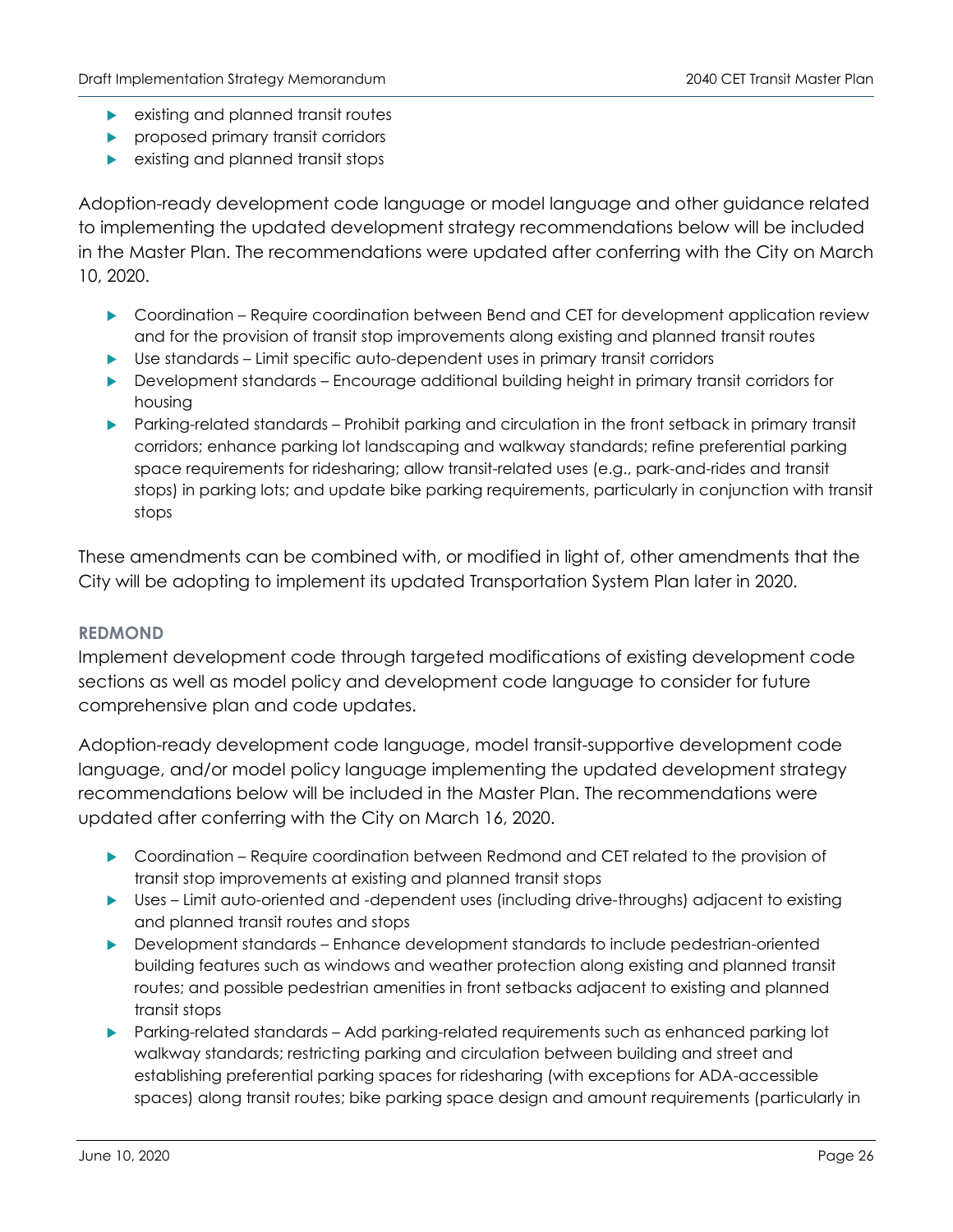conjunction with transit stations); parking space reductions related to transit access; and allowing transit-related uses (e.g., park-and-rides or small transit centers) in parking lots

Proposed adoption-ready code language can be integrated into regular meetings and code reviews being held with the City's Planning Commission. Model policy and code language can be considered and refined during future comprehensive plan and development code updates. One update opportunity may follow completion of the City's Fixed Route Planning and Feasibility Study Analysis in Fall 2020.

# **PRINEVILLE**

Implement development code through adoption-ready code language, model development code language modified into adoption-ready code language, or policy language, to be considered during future comprehensive plan and code updates.

Adoption-ready and model transit-supportive development code language implementing the updated development strategy recommendations below will be included in the Master Plan. The recommendations were updated after receiving email input from the City (on March 23, 2020) and performing a high-level evaluation of the City's development code.

- Coordination Require coordination between Prineville and CET for development application review on sites adjacent to existing or planned transit stops and for provision of transit stop improvements
- Development standards Enhance development standards to include building entrances oriented toward transit stops, connections between buildings and transit stops, and minimum building articulation, windows, and weather protection along transit routes
- Parking-related standards Add parking-related requirements such as pedestrian connections through large parking lots to sidewalks and streets with existing or planned transit service; preferential parking spaces for ridesharing; bike parking spaces (particularly in conjunction with transit centers); parking space reductions related to transit access; and allowing transit-related uses (e.g., park-and-rides or small transit centers) in parking lots

The model language can be modified and considered for adoption as part of amendments that the City will adopt to implement its next update of its Transportation System Plan.

# **MADRAS**

Implement development code through targeted modifications of existing development code sections.

Adoption-ready development code language implementing the updated development strategy recommendations below will be included in the Master Plan. The recommendations were updated after conferring with the City on March 27, 2020.

 Coordination – Require coordination between Madras and CET for development application review adjacent to existing and planned transit routes and stops, as well as for provision transit stop improvements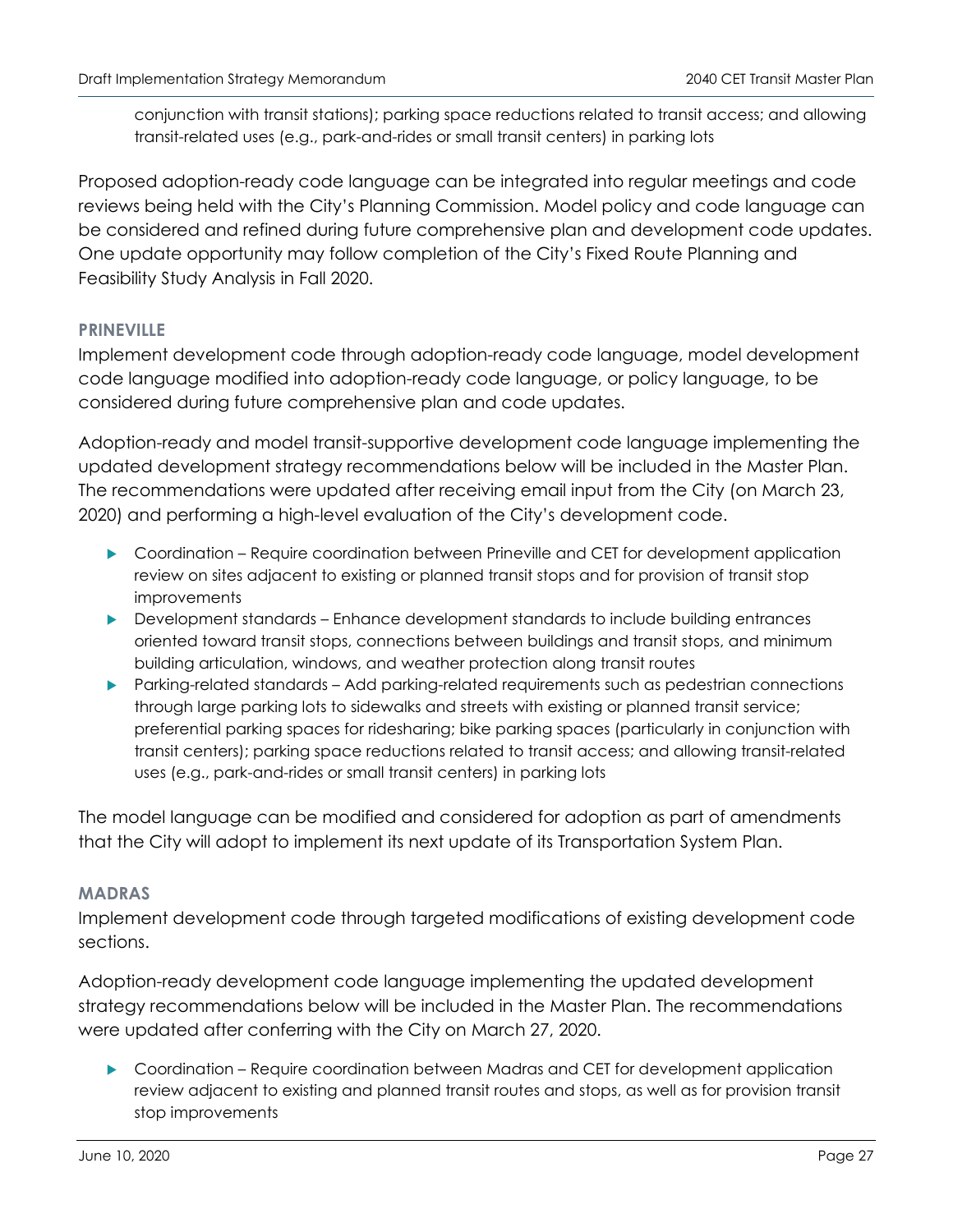- Development standards Enhance development standards to reduce maximum setbacks in specific zones where adjacent to existing or planned transit stops and encourage pedestrian amenities in front setbacks adjacent to transit stops
- Parking-related standards Add parking-related requirements such preferential parking spaces for ridesharing and allowing transit-related uses (e.g., park-and-rides or small transit centers) in parking lots

Code language can be discussed as educational and policy ideas at Planning Commission work sessions in the near term and then considered for adoption as part of future comprehensive plan and development code updates in the longer term.

# **WARM SPRINGS**

Implement development code through adoption of targeted modifications of existing development code sections. Where model development code language is provided, refine that language into adoption-ready text for targeted modifications in existing code.

Adoption-ready and model development code language implementing the updated development strategy recommendations below will be included in the Master Plan. The recommendations were updated after a high-level evaluation of the Warm Springs development code.

- Coordination Require coordination between Warm Springs and CET for development application review and for provision of transit stop improvements
- Development standards Enhance development guidelines to include building entrances oriented toward transit stops and connections between buildings and transit stops and limited minimum building setback adjacent to transit stops
- Parking-related standards Add parking-related provisions such as landscaping in and around parking lots adjacent to transit stops and walkways through parking lots; allowing transit-related uses (e.g., park-and-rides and transit centers) in parking lots; and bicycle parking (encouraged at park-and-rides and transit centers)

Code language can be discussed as educational and policy ideas at Tribal Council meetings in the near term and then considered for adoption as part of future code updates in the longer term.

#### **SISTERS**

Implement development code through targeted modifications of existing development code sections.

Adoption-ready development code language and model language implementing the updated development strategy recommendations below will be included in the Master Plan. The recommendations were updated after email input from the City (on April 7, 2020) and a high-level development code evaluation.